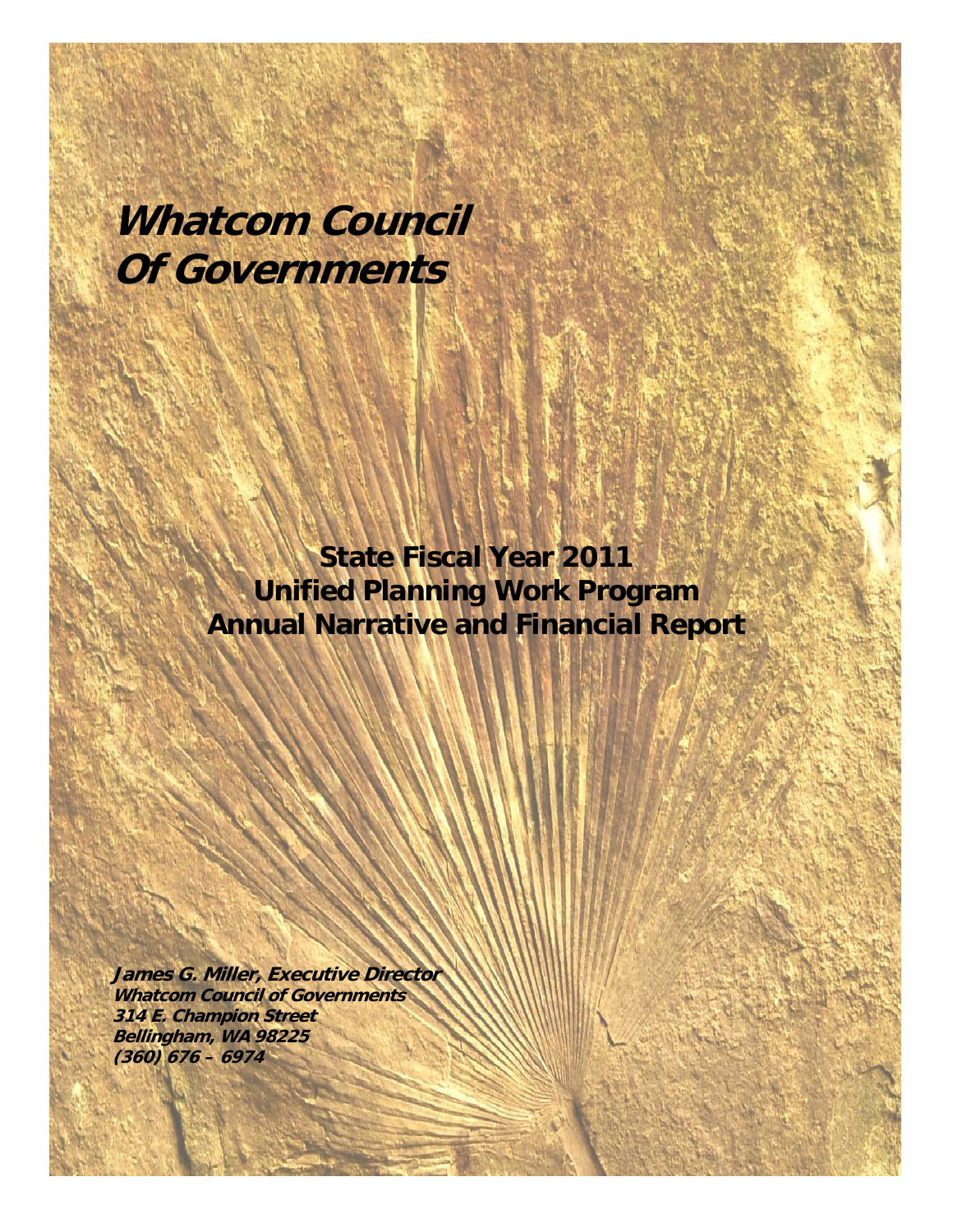

This annual report details work completed between July 1, 2010 and June 30, 2011 in meeting Federal Highway Administration, Federal Transit Administration and Washington State Department of Transportation planning requirements as set forth in United States Code of Federal Regulations and the Revised Code of Washington under continuing resolutions extending **Safe, Accountable, Flexible, Efficient Transportation Equity Act: A Legacy for Users (SAFETEA-LU)** and the Washington State Growth Management Act, respectively.

*Cover photo: Fossil at Canyon Lake Community Forest, 2008 Courtesy Gord Rogers Photography*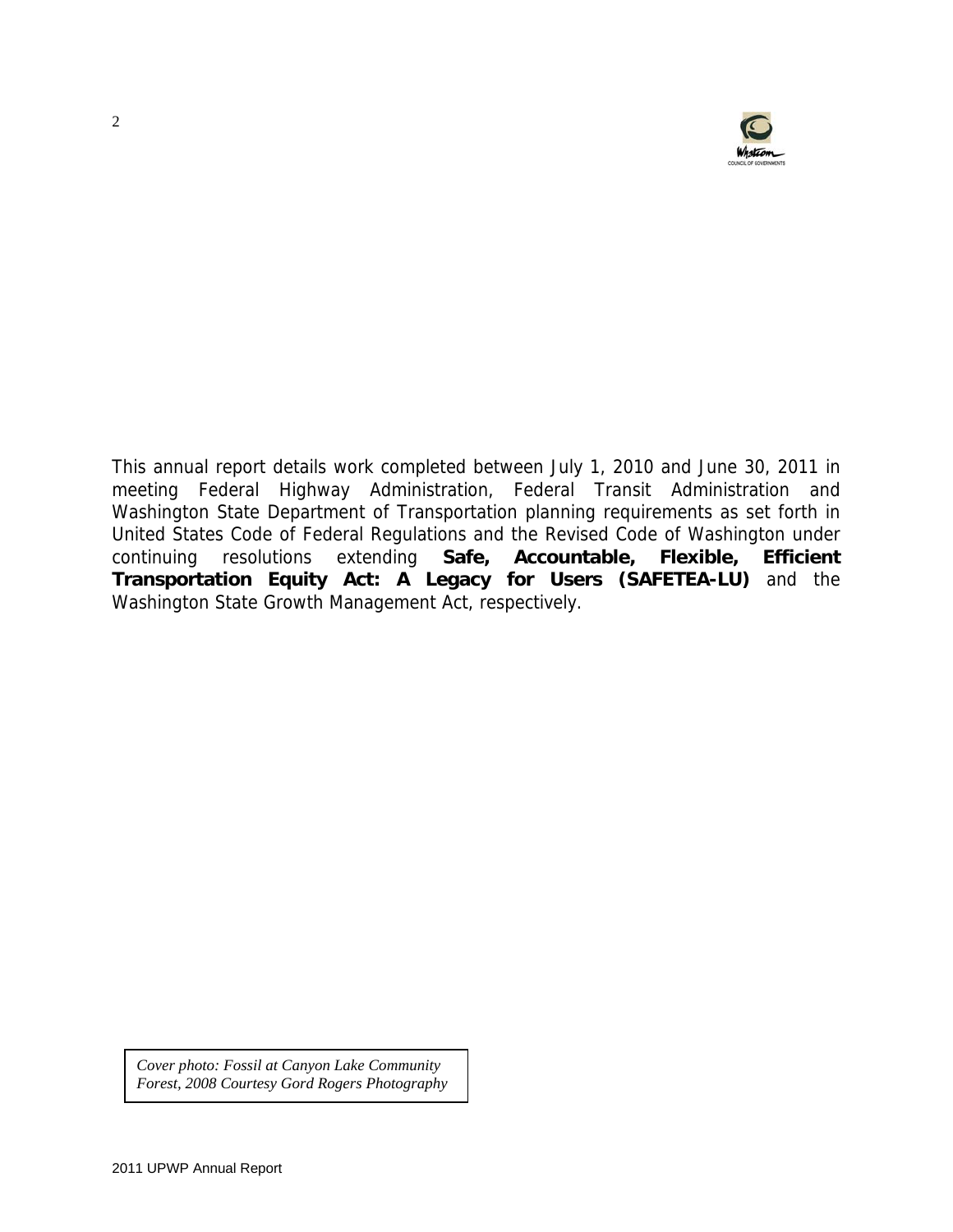#### **OVERVIEW**

The Whatcom Council of Governments (WCOG) is the Metropolitan Planning Organization (MPO) for the Whatcom County Metropolitan Planning Area and the Regional Transportation Planning Organization (RTPO) for the region comprised of the entirety of Whatcom County.

This report provides a narrative summary of the work completed by the Whatcom Council of Governments (WCOG), under agreements with FHWA, FTA, WSDOT, and other entities, during the entire 2011 State Fiscal Year. Transportation planning work completed by WCOG was authorized and funded by FHWA, FTA and WSDOT for SFY 2011, and organized in the 2011 Unified Planning Work Program (UPWP). Goals identified in the 2011 UPWP are listed below along with a narrative description of how each goal was met during SFY 2011. Individual work tasks are organized in the same manner.

Budgeted and expended amounts for each funding program for the 2011 SFY are reflected in **TABLE A.** 

#### **AMENDMENTS**

The 2011 UPWP was amended once, in July 2011, to include a reference to notification that the WA State Legislature has set aside FHWA Coordinated Border Infrastructure funds (\$500,000) "solely for continued support of the International Mobility and Trade Corridor project and for the Department to work with WCOG to examine potential improvements to international border freight and passenger rail movement and the use of diesel multiple units.

# **GOALS**

The following categorized goals are those identified in the WCOG SFY 2010 UPWP. The information in the box below each goal describes the work done toward achieving that goal during the State Fiscal Year.

The Federal Highway and Federal Transit Administrations (FHWA and FTA) did not issue formal guidance in the form of Primary Emphasis Areas for SFY 2010. FHWA and FTA have suggested a focus on compliance with the planning requirements of SAFETEA-LU, and continue to ensure the WCOG work programs are tied to the federal planning factors identified in CFR 450.306, which include the following:

- o Support economic vitality of the metropolitan area
- o Increase safety of the transportation system
- o Increase security of the transportation system
- o Increase accessibility and mobility of people and freight
- o Protect and enhance the environment
- o Enhance the integration and connectivity of the transportation system
- o Promote efficient system management and operation
- o Emphasize preservation of the existing transportation system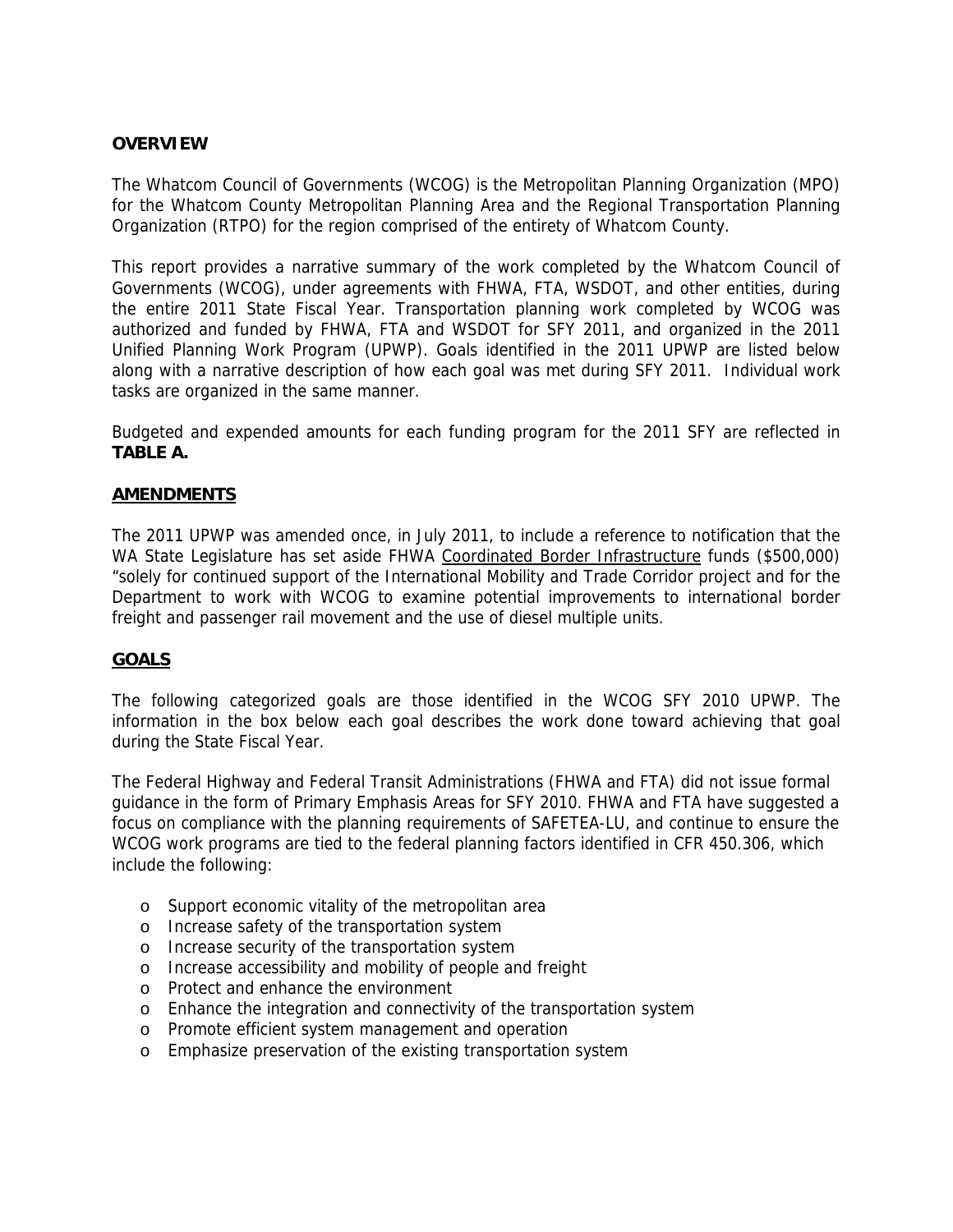

WSDOT FY 2011 guidance emphasized a need to address six State-legislated Transportation Policy Goals, and incorporate those into all Unified Planning Work Programs:

**Preservation Safety Mobility Environment Stewardship** Economic Vitality

As a result of State legislation from the 2011 session, due dates for city and county GMA Comprehensive Plan updates have been extended to 2016. Whatcom cities now intend a more minimalist approach to any Plan updates they may intend to complete. Whatcom County still plans a moderate update of its transportation element.

WCOG has provided support for all transportation-related Comprehensive Plan work done by jurisdictions over the previous year. Work included in this latter category consist of providing data and information, reviewing plan materials, participating in meetings, coordinating with cities, county, ports and other agencies, providing modal information, hosting and/or attending public forums and providing assistance and technical support for corridor studies.

The themes, schedules and programs identified in the Washington Transportation Plan were reflected in preliminary work updating the Whatcom Transportation Plan. Emphasis in those identified areas was applied in work toward accomplishing goals as shown below, including substantial work with jurisdictions in improving the WCOG regional travel demand model.

The following goals, appearing as bullets and organized categorically, along with the actions taken by WCOG over the preceding State Fiscal Year in shaded text, identify the ways in which WCOG worked over the last year to comply with Federal SAFETEA-LU requirements as well as State DOT emphasis areas.

#### **Transportation Demand Modeling**

Continue refinement and use of the Whatcom Bi-national and Regional transportation demand model to forecast future transportation demand in the region

The WCOG Senior Transportation Planner developed detailed travel pattern tables by jurisdiction, mode and time period from the WCOG Regional Travel Demand Model, and developed a 2010 network and traffic counts for the next model update.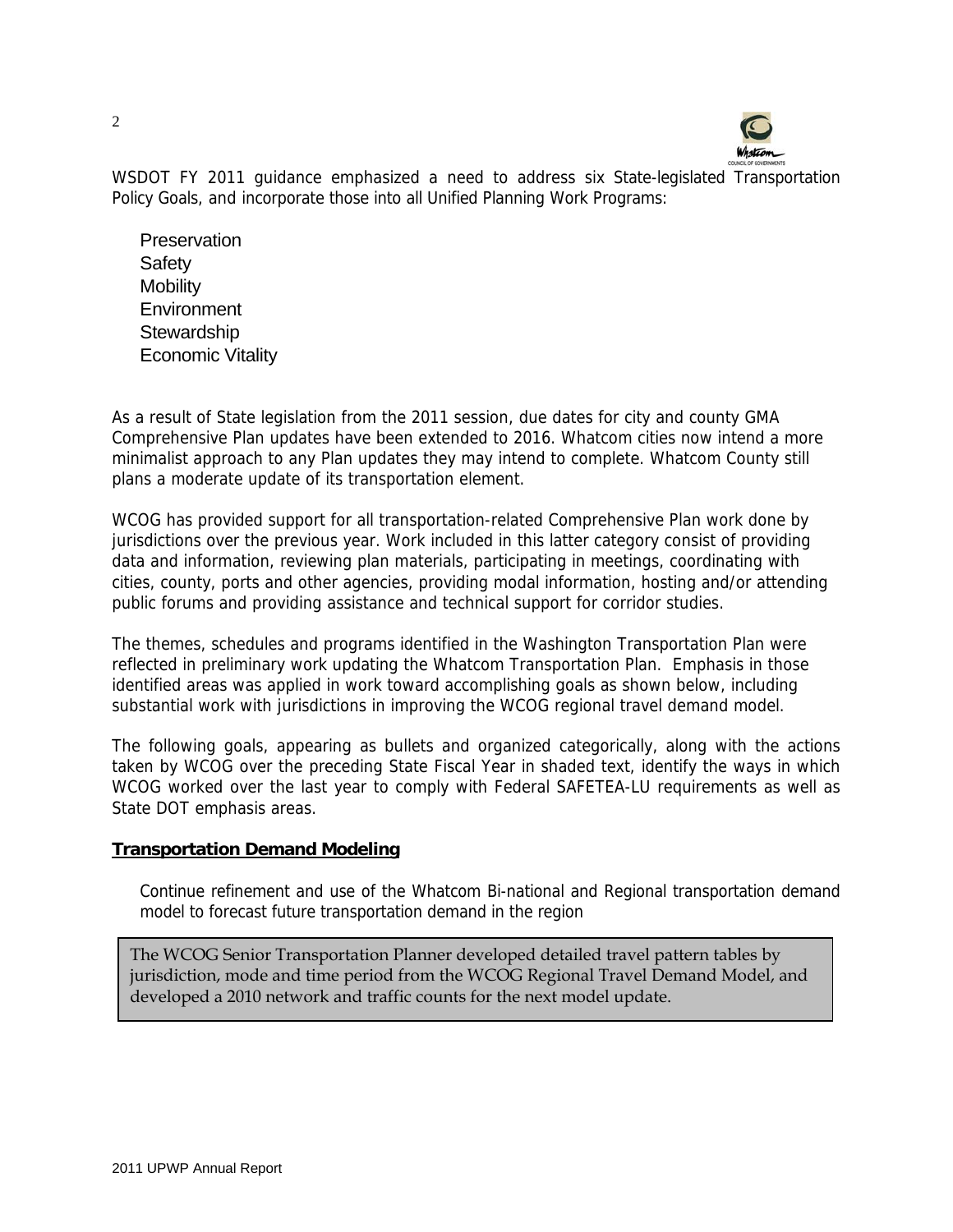

Assist Whatcom County, its cities, WSDOT and other interested parties including consultants in using and applying the WCOG transportation demand model.

The WCOG bi-national model was used extensively over the last year to assist WSDOT, Transport Canada and other border interests in improving the cross-border modeling capability, as well as to assist WSDOT in corridor analysis.

Consult with cities, County and others in updating model base year to 2010 including TAZ boundary alignment and centroid selection

Worked with local agencies in developing Traffic Analysis Districts and Traffic Analysis Zones for the year 2010 Census

 Consult and work with cities, County and others in obtaining fresh, timely and accurate traffic counts

WCOG staff completed travel demand forecasts based on scenarios provided by member jurisdictions.

 Use the model to forecast future regional and cross-border demand for commercial operations and provide forecast results to federal, regional, State, local and other interested parties

WCOG staff attended multiple webinars related to technical aspects of transportation planning.

 Collaborate with County and cities to complete travel demand forecasts specifically for GMA Comprehensive Plan updates

The WCOG Senior Transportation Planner worked with city and County staff in reviewing jurisdiction-specific scenarios for growth, development and anticipated improvements in the 20-year planning period.

 Continue enhancement of the technical capacity of MPO/RTPO staff through formal and informal training and education

WCOG staff attended training classes and multiple webinars related to technical aspects of transportation planning.

3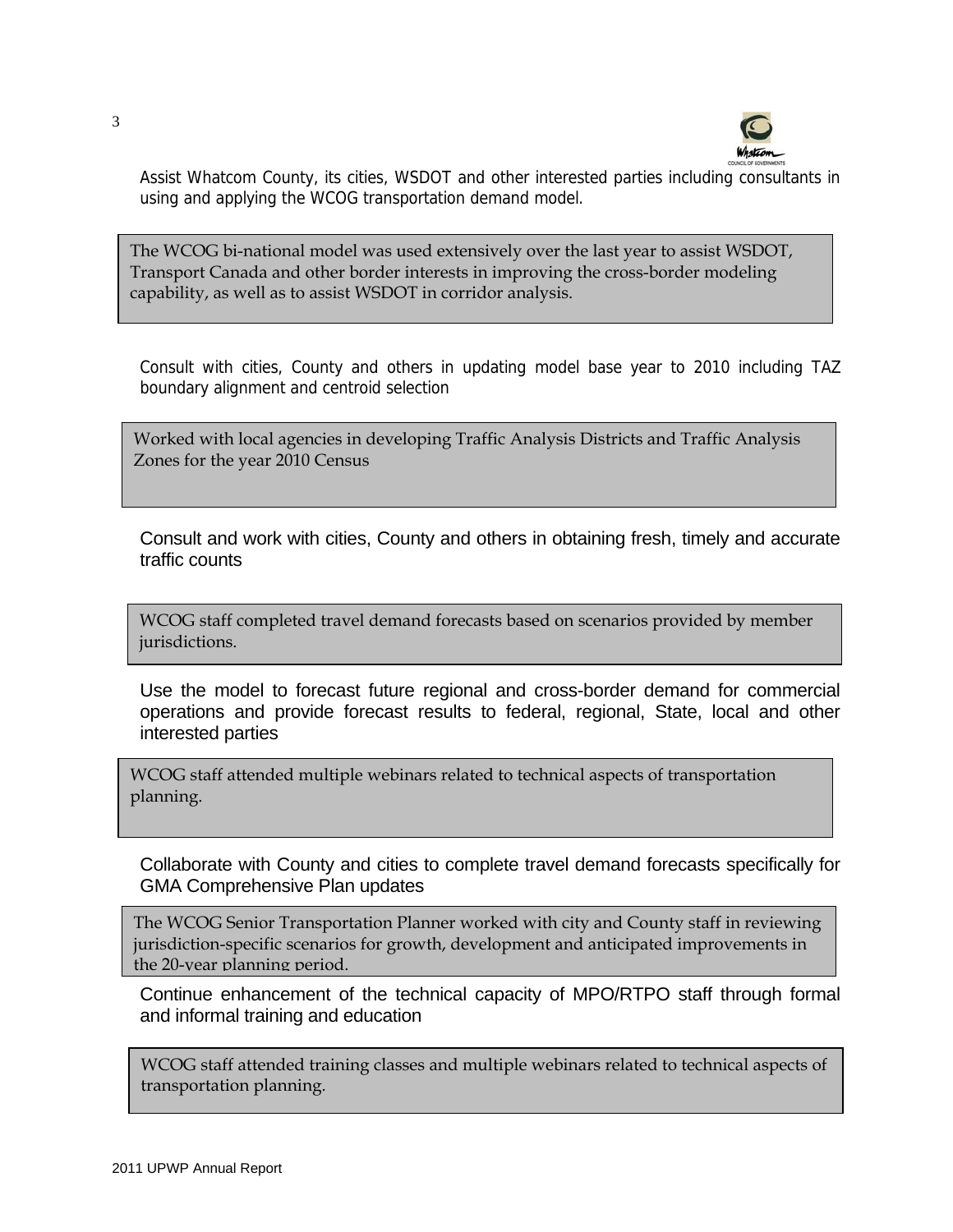

# **Freight Mobility**

Support WSDOT Freight Strategy and Policy office efforts to increase focus on freight transportation demand and operations

WCOG staff led CTAG and TTAC discussions concerning regional and statewide aspects of freight mobility and provided analyses of cross-border freight flows and commercial vehicle trips to IMTC partners and other interested parties. WCOG began participation in a WSDOT Statewide freight study project.

Work with local system users in bringing focus to regional and cross-border freight and mobility needs and issues

The WCOG IMTC staff worked with regional and cross-border freight interests in identifying impediments to efficient freight flow in the region and worked toward resolution.

Encourage multi-modal freight transportation planning among regional and local parties

WCOG staff encouraged local jurisdictions and citizens to consider freight movement and connections in their overall transportation considerations and planning. WCOG staff also worked with the Community Transportation Advisory Group (CTAG) to develop better

Monitor and report on U.S. – Canada commercial trip trends and assess future demand

The WCOG-led IMTC stakeholder group completed and participated in multiple efforts in these areas including preconstruction project funding, research and data-gathering efforts.

Coordinate and facilitate local, State and Federal entities in emphasizing system improvements that are related to freight mobility, including implementation of intelligent transportation systems (ITS) technologies

By working with International Mobility and Trade Corridor stakeholders, including FHWA, Transport Canada and WSDOT, WCOG has taken a leadership role in developing a cross border ITS and communication protocol known as the Border Information Flow Architecture (BIFA). This has been funded by both federal entities and WSDOT. Approximately 75% of this work was completed during SFY 2011.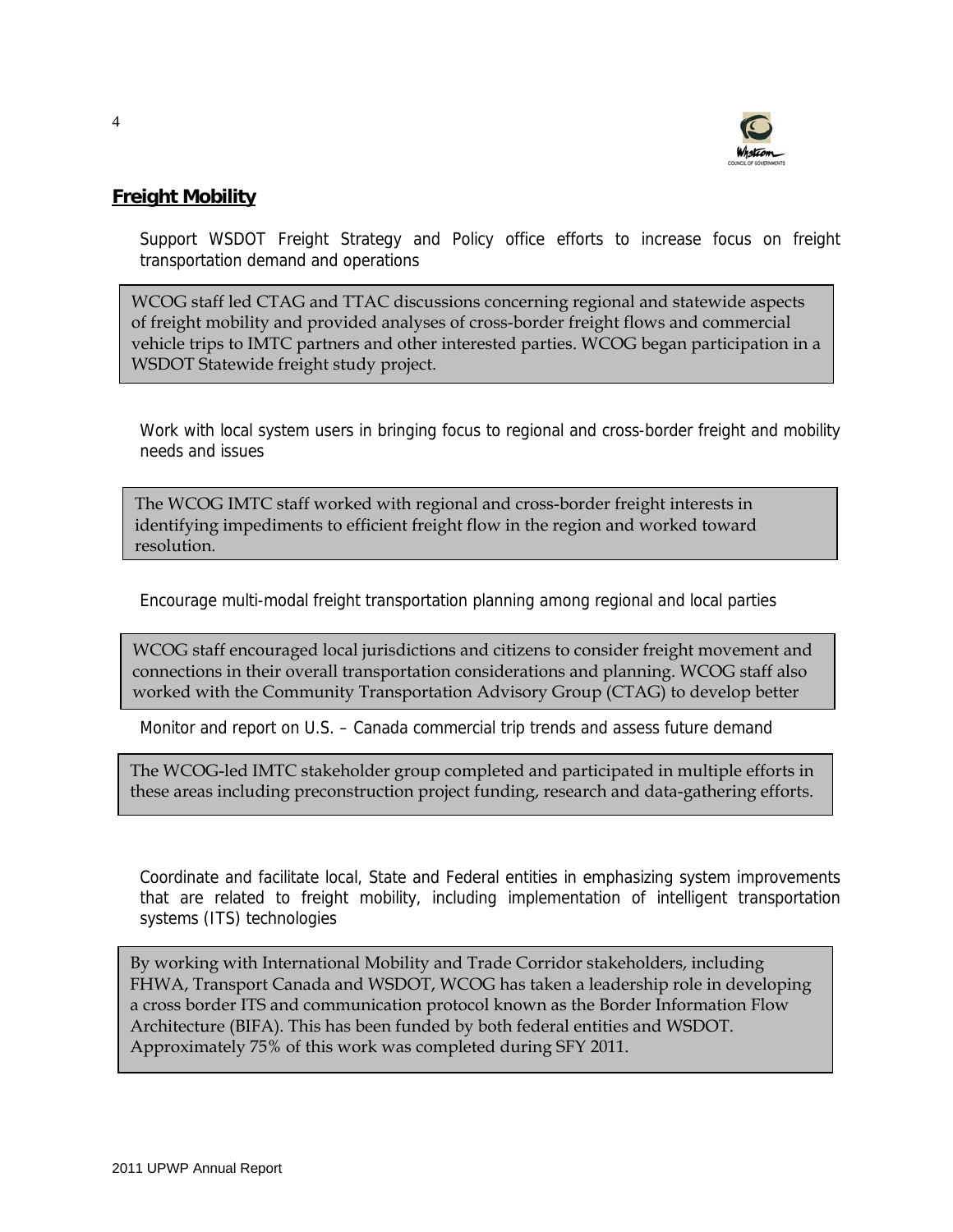

Complete the 2011-2016 Regional and Metropolitan Transportation Improvement Programs (TIP) to accurately reflect the region's project priorities and funding sources

The Whatcom Transportation Policy Board adopted the 2011 Metropolitan and Regional TIP prepared in cooperation with local jurisdictions and WSDOT. Numerous amendments were also approved by the Board over the course of the last year.

Develop information and data, for use by MPO/RTPO members and others, to ensure regional freight mobility is considered in investment-based decision-making

Through participation in the IMTC forum, a Community Transportation Advisory Group (CTAG) a Washington Transportation Plan Advisory Group and participation in Transportation Research Board activities, WCOG has had an active role in advocating, seeking and generating freight mobility related data.

Refine the WCOG travel demand model to more accurately portray and forecast freight movement demand at the Whatcom County portion of the Washington – BC border

By working with IMTC partners including Transport Canada, and leading a Lynden Aldergrove sub-committee, WCOG staff has participated significantly in developing future freight –related demand scenarios for use in identifying projects and contributing to the Border Circulation Plan with funding from Canada and other partners.

# **Management and Operations**

Help fund and develop a border operations model as a component of the Whatcom transportation demand model to forecast need for capital improvement programs

WCOG staff, in cooperation with bi-national partners has developed the first phase of a Border Circulation Plan and has been working on moving into phase II over the last year. This work is acknowledged and supported by WSDOT's WA-BC Joint Transportation Executive Committee.

Expand the concepts being used in the current Traveler Information Kiosk project to provide information to the traveling public about transportation options and alternatives

The Farmhouse Gang kiosk project has been sustained by updating the Transportation Connections map information and data. Updated maps and data have been printed and added to a brochure folio prepared and distributed in alignment with the WCOG RTPOs Human Service Plan (EACH or Employment Access and Coordinated Human Services Plan) The folio has been distributed to various service provider and information center and kiosk locations. Information made available thusly creates a more informed, and therefore efficient, traveling public.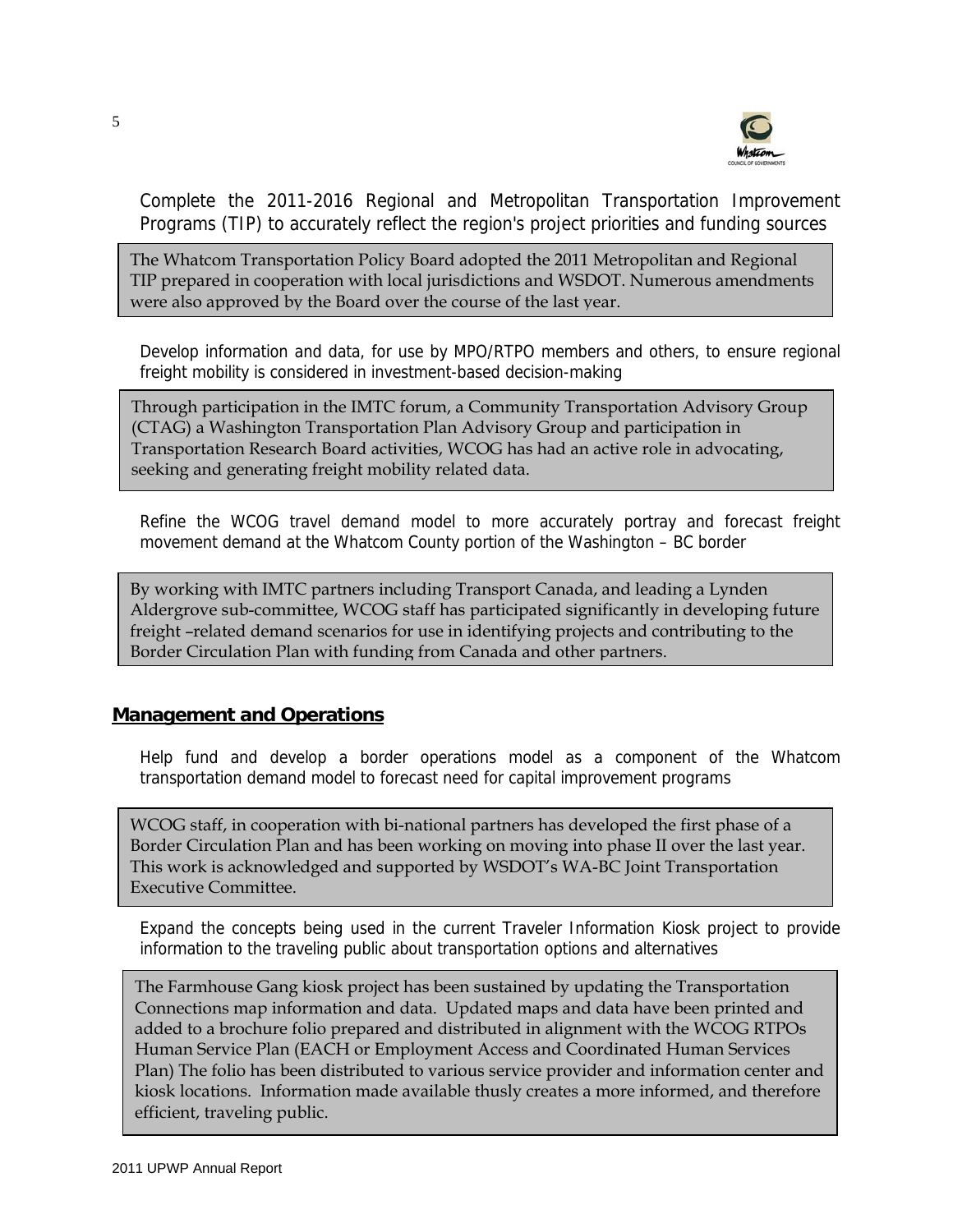

Seek better border system operations by working with border stakeholders including security and enforcement agencies

WCOG staff members have and will continue to meet with border and regional stakeholders including CBP, CBSA and trucking associations to improve border-crossing and county thru-put efficiency for people and goods.

Encourage Whatcom Transportation Authority to enhance ridership through operational and system management improvements such as provision of cross-border transit services in cooperation with British Columbia, Canada operators

WCOG continued to encourage Whatcom Transportation Authority (WTA) (Transit) to review ways in which cross-border transit connections might be made. These efforts continue to be frustrated by multiple factors, including regulation and lack of funding.

#### **Security and Safety including Facility Safety in the Transportation Planning Process**

Through the International Mobility and Trade Corridor project, consult with agencies responsible for physical security at ports of entry such as airports, seaports and border crossings to help identify ways to ensure safe and secure public travel

WCOG has, by forming partnerships with regional and federal partners including enforcement agencies, identified and helped implement ITS technology in the region. This has been done by encouraging system users to take advantage of existing technology as well as identifying and promoting use of ITS technologies. Much of this work was focused on the four Cascade Gateway border crossings.

Help implement safety and security improvements in the region by seeking funding from federal, state and other programs intended to support transportation safety and security

Project prioritization criteria have been amended to encourage additional emphasis on safety.

Build safety and security into all MPO/RTPO transportation-planning activities by continuing to ensure these considerations are reflected in regional project selection criteria

Activities at both Technical Advisory Committee and Policy Board meetings have included amendment of project selection criteria to encourage additional emphasis on safety considerations as part of planning and project prioritization.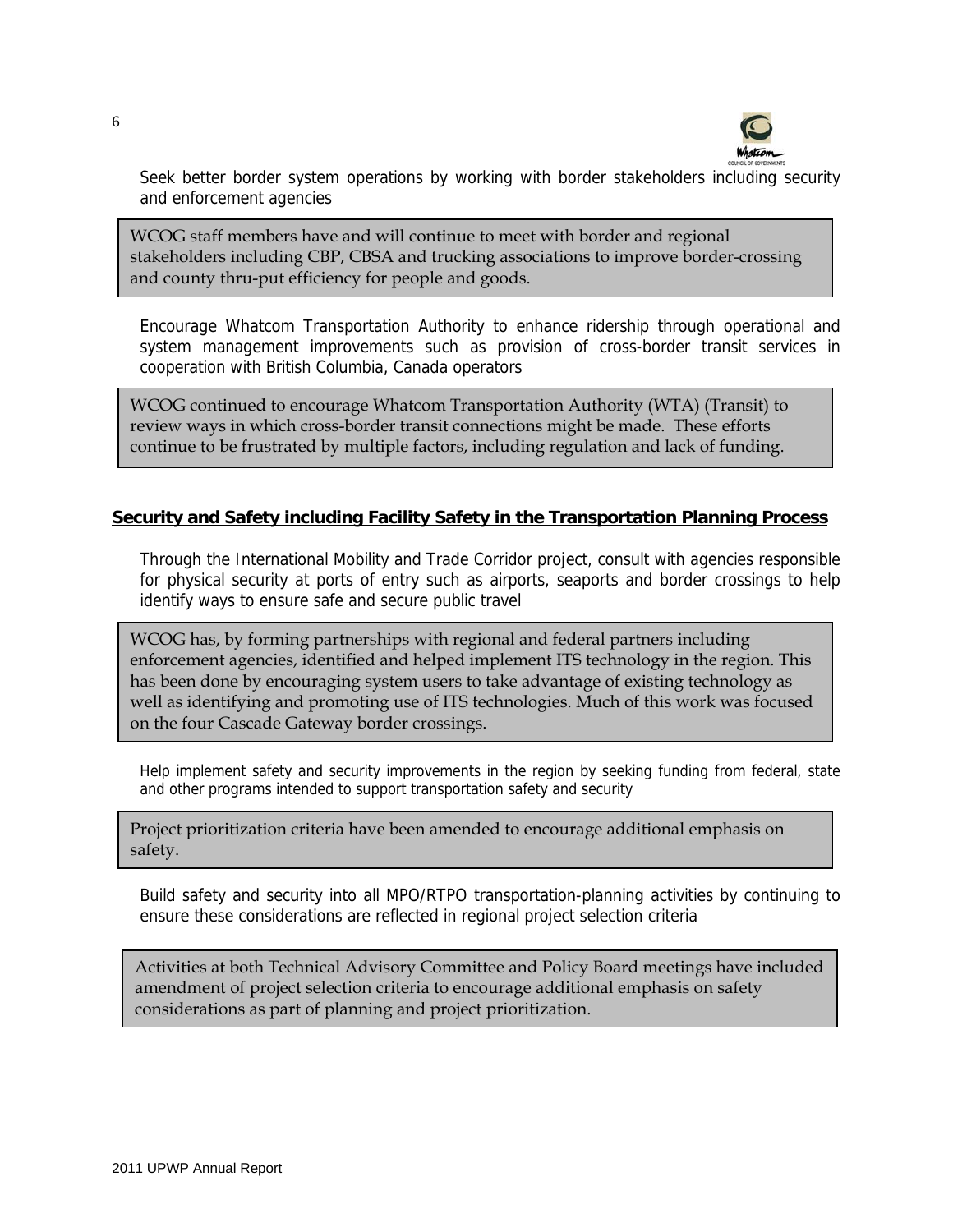

Plan for emergency vehicle access as an integral part of all long range MPO/RTPO plans

Early planning for updating the WCOG Metropolitan and Regional Transportation Plans included substantial consideration for improving their safety and security content. This work included collaborating with jurisdictions to on

#### **Intelligent Transportation Systems**

Revise and update the Whatcom region's adopted ITS architecture to improve its use as a guide in implementing ITS projects and programs in the region by incorporating it into the Whatcom Transportation Plan

The Whatcom region ITS architecture has been used to guide ITS projects and program implementation in the region. WCOG staff began working with federal partners (FHWA and Transport Canada) on protocols for data-based information flow and exchange over the last year.

Advocate use of Intelligent Transportation Systems (ITS) and other technologies in conjunction with, and where practical, in lieu of new road construction through implementation of the principles identified in the ITS architecture.

By continuing and expanding partnerships with regional and national partners, WCOG has, encouraged implementation of ITS technology in the region.

Incorporate ITS strategies in long and short range planning efforts

Ongoing discussions continued, especially with border related partners, to emphasize value and efficiency gains achieved by use of these technologies.

Continue working with officials of local jurisdictions to encourage ITS technologies in plans and projects by adding ITS policies to the transportation chapters of their GMA Comprehensive Plans

Discussion with TTAC members were facilitated to emphasize the importance and cost saving benefits associated with applying ITS technology wherever possible.

Encourage Whatcom Transportation Authority (WTA) to use ITS technologies to integrate safety and security into public transit operations

WCOG staff recommended and supported WTA's consideration of increased ITS application for operations, safety and security as part of project planning.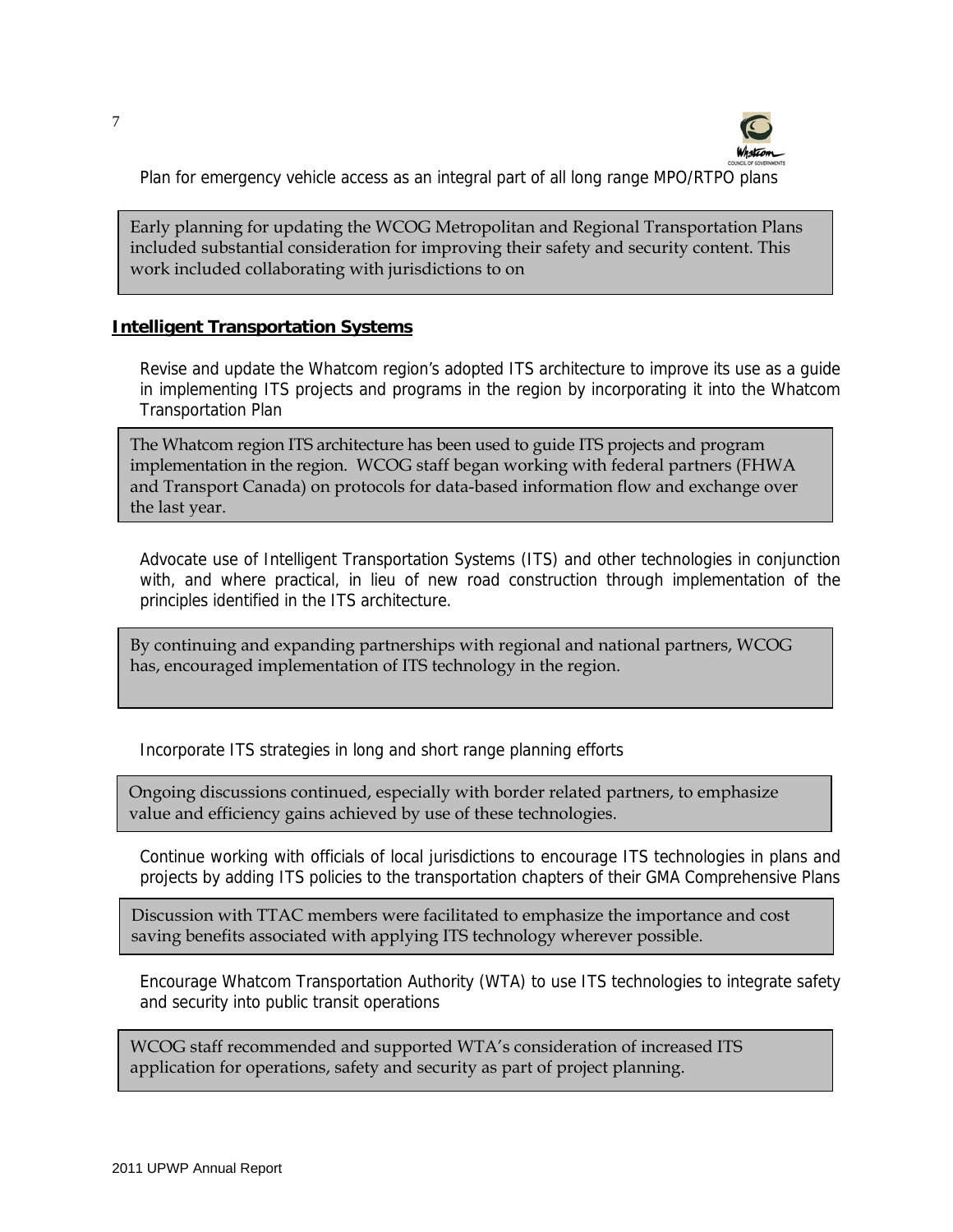

Cooperate and collaborate with partner agencies; including cities, County, and state; on projects relating to Interstate 5, by encouraging integration and implementation of ITS technologies in the interest of overall system efficiency, safety and security

By participating in WSDOT-organized committees and work groups, WCOG staff has strongly encouraged and provided guidance on including ITS technologies for State owned and operated facilities.

Add an ITS chapter in the Whatcom Transportation Plan

Plans were made to add an ITS chapter to the Transportation when it is updated during SFY 2012.

#### **Transportation Project Funding**

Continue long-range financial planning, including assessment of existing conditions, identification of future needs, and assessment of fiscal ability to meet future needs

WCOG has identified imperatives and funding sources for long- and short-range regional and border-related transportation projects and programs. Vehicle miles traveled have been reduced in Whatcom County, for example, as a result of one such program: Smart Trips. Additionally, WCOG has identified city, County and WSDOT projects of regional significance for which funds have been, and continue to be, sought through a variety of funding sources.

Search for and identify new and innovative resources, actively seek and react quickly to any new, diverted, or innovative funding sources for projects beneficial to the region

WCOG, in working with WSDOT headquarters and regional staff, along with Region and Headquarters FHW staff has secured funds for continued operation of the border stakeholder coalition, IMTC, as well as the Whatcom Smart Trips program.

Increase project completion in Whatcom County by working with WSDOT staff and officials to cooperate on funding projects on both local and State facilities

Provide substantial provides in the summer summer administration of the International Mobility and Trade Correction of Trade Correction of Trade Correction of Trade Correction of Trade Correction of Trade Correction of Tra County, Sumas and Bellingham. WCOG continued to lead and administer IMTC. Partnerships with local, State, Provincial and national IMTC members, have enabled WCOG to identify long- and short-range border-related transportation efficiency needs and funding sources for many of those projects in Blaine, unincorporated Whatcom

security and safety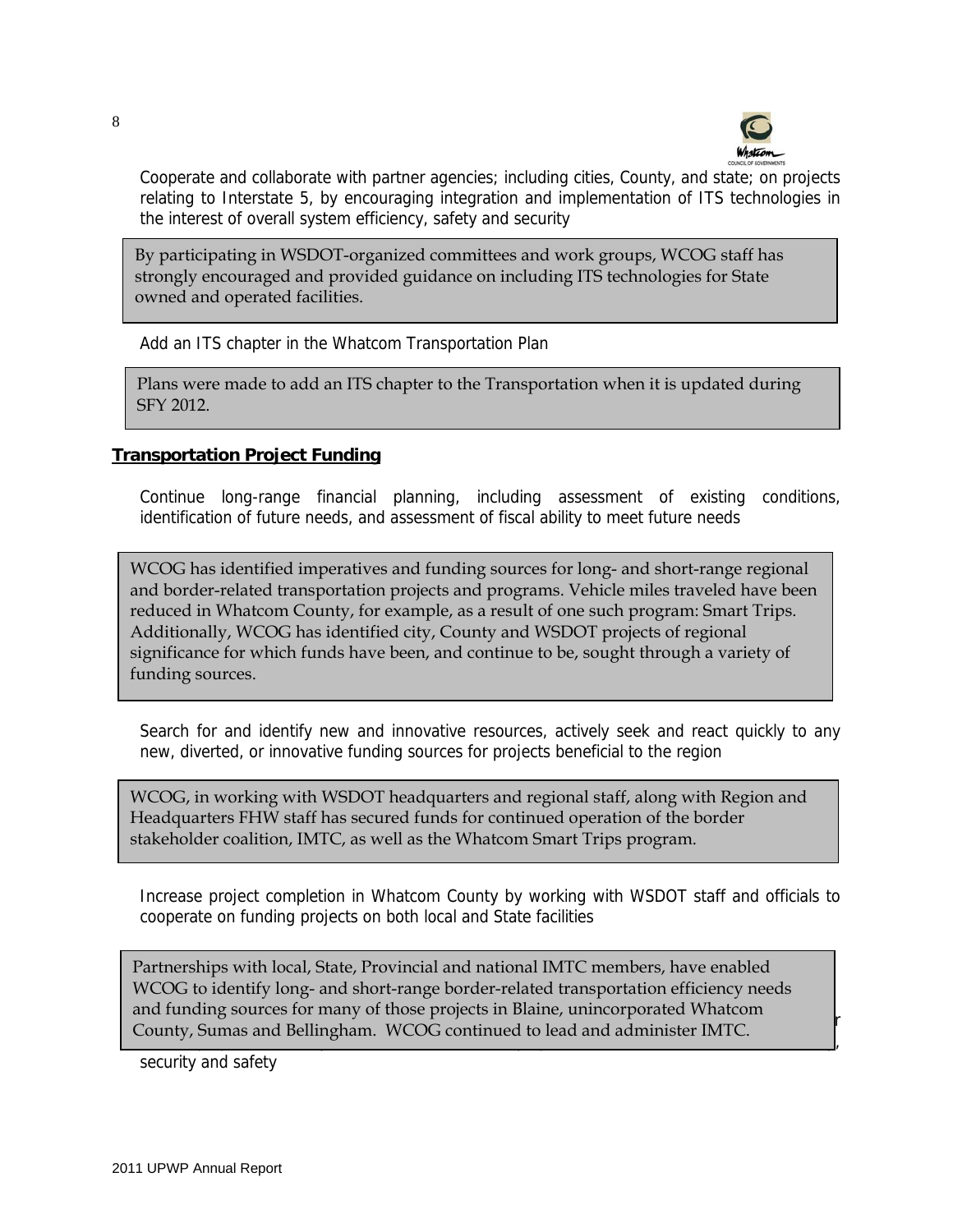

WCOG has secured funding this year to ensure future operation of IMTC.

Advise and assist MPO and RTPO members in seeking non-traditional resources to complete needed transportation projects

WCOG has worked with its local members to seek funding for their projects from programs, grants and other non-traditional sources including State and federal sources.

Assist Whatcom County and its cities, as well as other entities, in seeking funding for projects that contribute to transportation safety, efficiency and modal choices for system users

WCOG has identified and helped to obtain funds for these projects including trails and bicycle education programs. WCOG has been a recipient of funds for these purposes, for programs such as Whatcom Smart Trips.

Ensure the regions TIP projects meet SAFETEA-LU Final Rule requirements.

WCOG works with Whatcom County and its cities to ensure compliance with TIP-related rules and regulations.

#### **Public Participation in Transportation Planning**

Update WCOG Public Participation Plan to expand efforts and methods for involving the public and in meaningful and informed participation in processes used to identify all transportationrelated needs, issues, and solutions. Include consultation with elected officials of non-Metropolitan planning areas

WCOG continues to provide staff support and leadership for the Community Transportation Advisory Group CTAG), which contributes substantially to regional transportation planning efforts of the MPO/RTPO.

Promote wide use of the WCOG Transportationtown.com web site to increase public understanding of transportation issues

As a result of FY 2011 Transportationtown.com marketing, WCOG received over 1,000 page visits with many repeat visitors.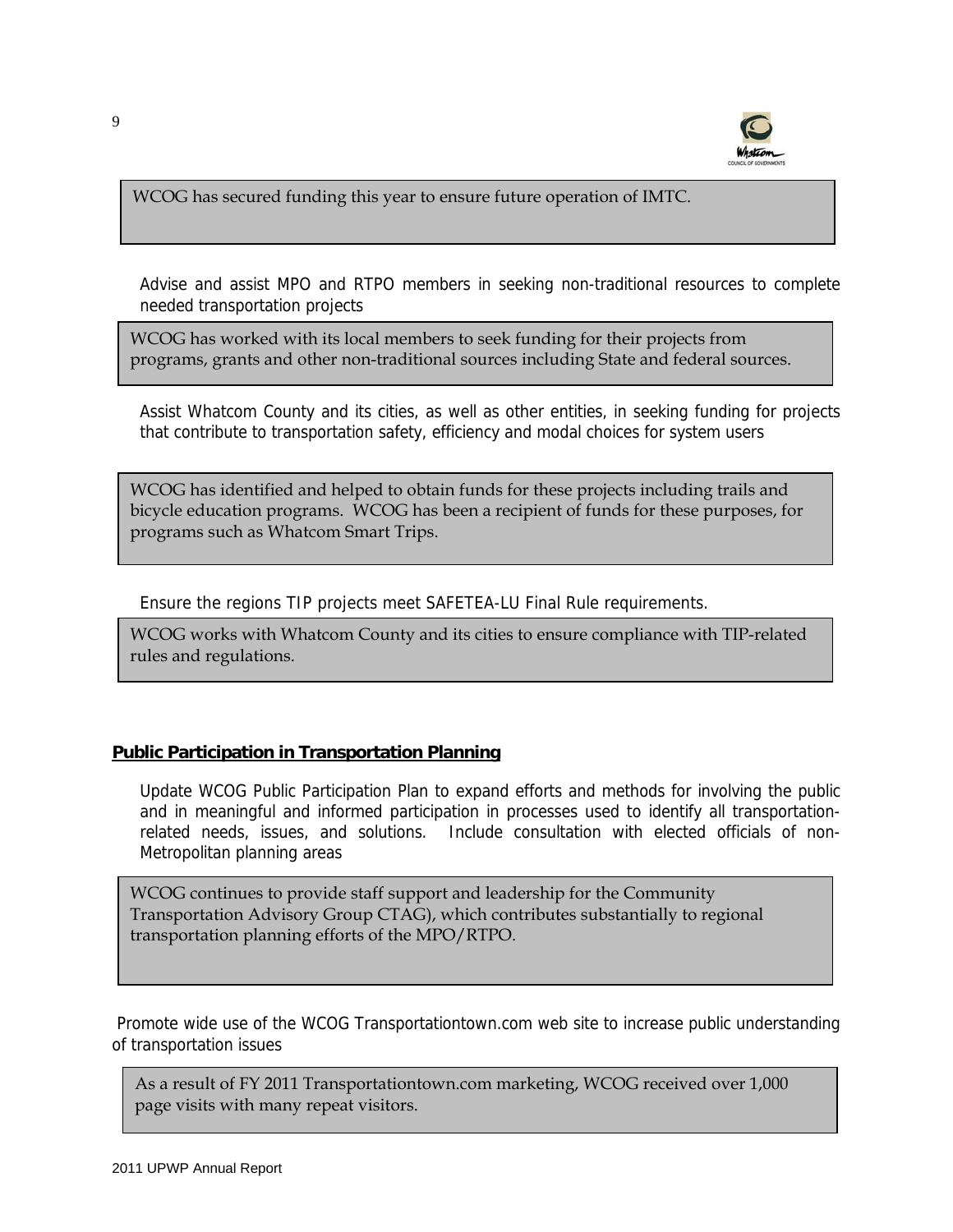

Provide on-going leadership and administration for the Community Transportation Advisory Group (CTAG), a geographically representative group of citizens with widely varied interests, whose community-envisioned charter is to provide a broad base of community perspectives for transportation planning and project implementation. CTAG will continue working with other citizens and advising the Whatcom Transportation Authority and the Whatcom Transportation Policy Board

WCOG staff has continued to support and lead the Community Transportation Advisory Group (CTAG). Over the last year, CTAG has embraced Complete Streets concepts and made County-wide implementation of Complete Streets methodologies a core goal.

Using Transportation Demand Management programs and tools such as Commute Trip Reduction, the Whatcom SmartTrips program and other methodologies, broaden public roles and information access in determining the future look of the Whatcom transportation system

Through Smart Trip programs, WCOG staff presented results of a finding of a 2009 followup survey showing a 15% VMT reduction to local, State and National groups. Smart Trips efforts also posted a new high of 13,000 participants in the Smart Trips program. Additionally, Smart Trips programs resulted in 131 employer partners, year-round bicycle education and new outreach for women and seniors.

#### **Non-Motorized and Public Transportation**

 Partner with local agencies and other organizations in offering multiple opportunities for bicycle safety education for all ages, such as Bike month, everybodyBIKE, and human services transportation.

 $R_{\text{recon}}$  committee in implementing identified quoiecte including highed and nedectrics advisory committee, in implementing identified projects, including bicycle and pedestrian  $\int\limits_{1}^{1}$  $t_{\rm t}$  transportation improvements associated with regional development patterns associated with regional development patterns associated with regional development patterns associated with regional development  $\alpha$ WCOG staff continued to lead and administer the five-county, so-called Farmhouse Gang coalition which has as its mission, better non-motorized and public transportation access. As a result of the last year's activities, Whatcom, Skagit and Island Transit organizations were able to continue inter-county transit connections from Bellingham to Everett through FY 2011. Additionally, through the Whatcom Smart Trips program, 2011 saw continuation of Whatcom Bike month of programs providing bicycling education for adults and children of all ages. WCOG has also worked with the Human Services program (EACH) mobility.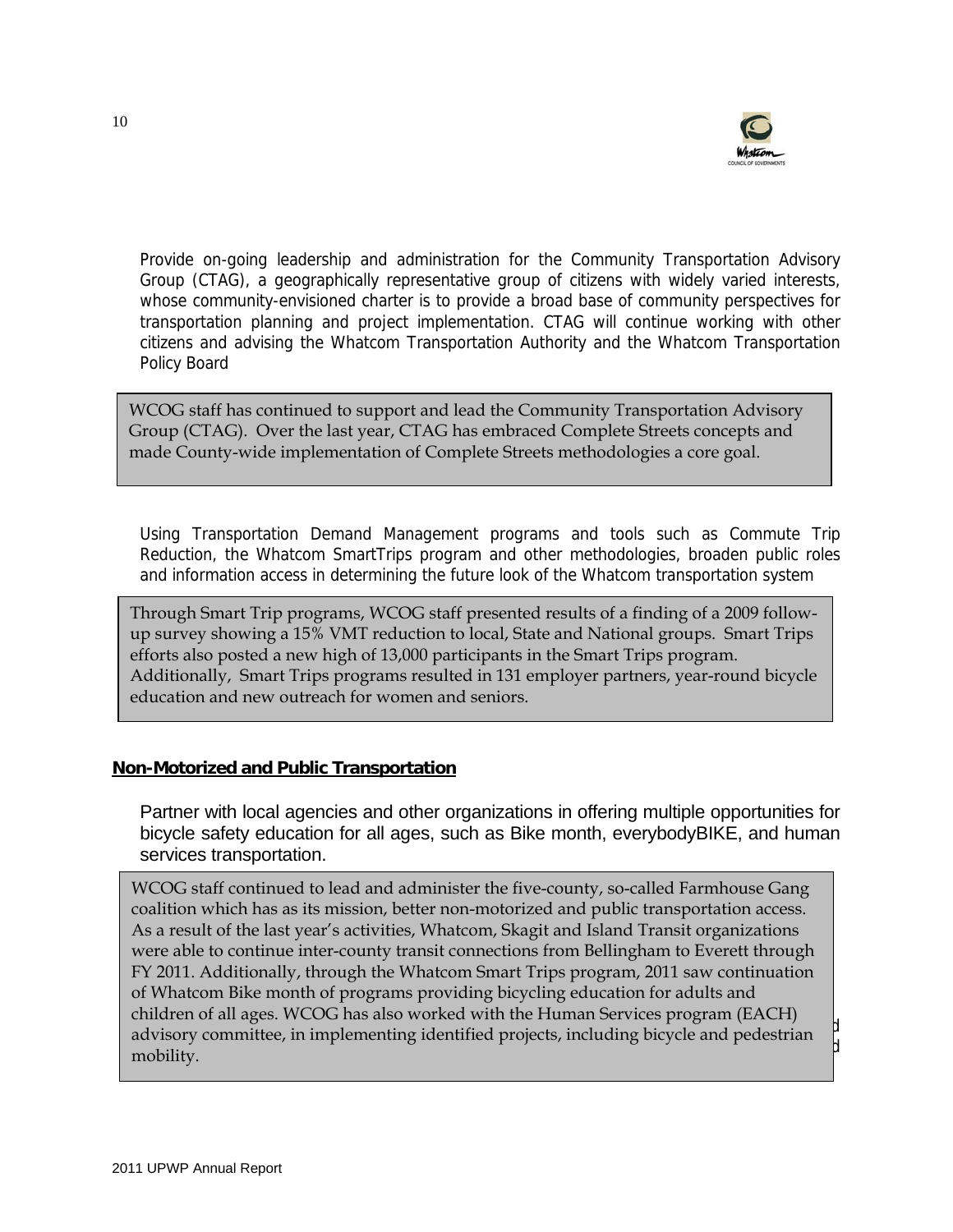

Through administration of the Farmhouse Gang and Whatcom Smart Trips, WCOG staff continued coordination with adjacent county and city staff in working toward more complete and connected bicycle and pedestrian trail systems. Whatcom Bike Month activities included more than 10,000 people participating in Bike to Work day, a new Bike to Shop promotion, many bicycle skills courses for children and 500 participants in the Team Up promotion campaign for non-motorized travel.

Continue work with the County and its cities in encouraging a regional system approach to transportation and recreational trails as a means to attract tourism and provide local transportation options

WCOG continues involvement in substantial work toward non-motorized access including participation in Parks Department efforts to provide non-auto transportation. Examples include Bay–to-Baker Trail, work with Whatcom Parks Foundation, and bicycle education programs.

In working with Whatcom Transportation Authority, continue emphasis on connections with other modes and with other transit providers

WCOG completed local bicycle education programs (Bike Rodeo, Bike Month, Bike to Work and School Day and young rider education programs). WCOG worked closely with WTA as strong partners in the Smart Trips programs managed by WCOG staff.

Coordinate non-emergency human service transportation by working with existing human services organizations such as Northwest Regional Council, Whatcom Transportation Authority, Whatcom Department of Health, DSHS and others to identify gaps in access to transit and seek means of closing those gaps. Implement the regions recently–adopted Human Services Plan (EACH)

WCOG has continued work to find resources for implementing the priorities set out in the EACH plan.

#### **Coordination with Others**

Participate whenever and wherever possible and work with State staff to promote consistency among the Whatcom Transportation Plan; Washington Transportation Plan; Regional, County and Bellingham Commute Trip Reduction Plans and the Human Services Plan to ensure a comprehensive approach in contribution to meeting Statewide transportation needs

 $2 \times 10^{17}$  with other MPO/RTPOs. WCOG staff worked closely with WSDOT staff, Transportation Commission staff and local jurisdictions in striving for consistency among State, Regional and local transportation goals as set forth in respective Transportation Plans. This work included substantial participation as a working member of the Washington Transportation Plan Technical Advisory Group, facilitation of the "Farmhouse Gang" and leadership and cooperation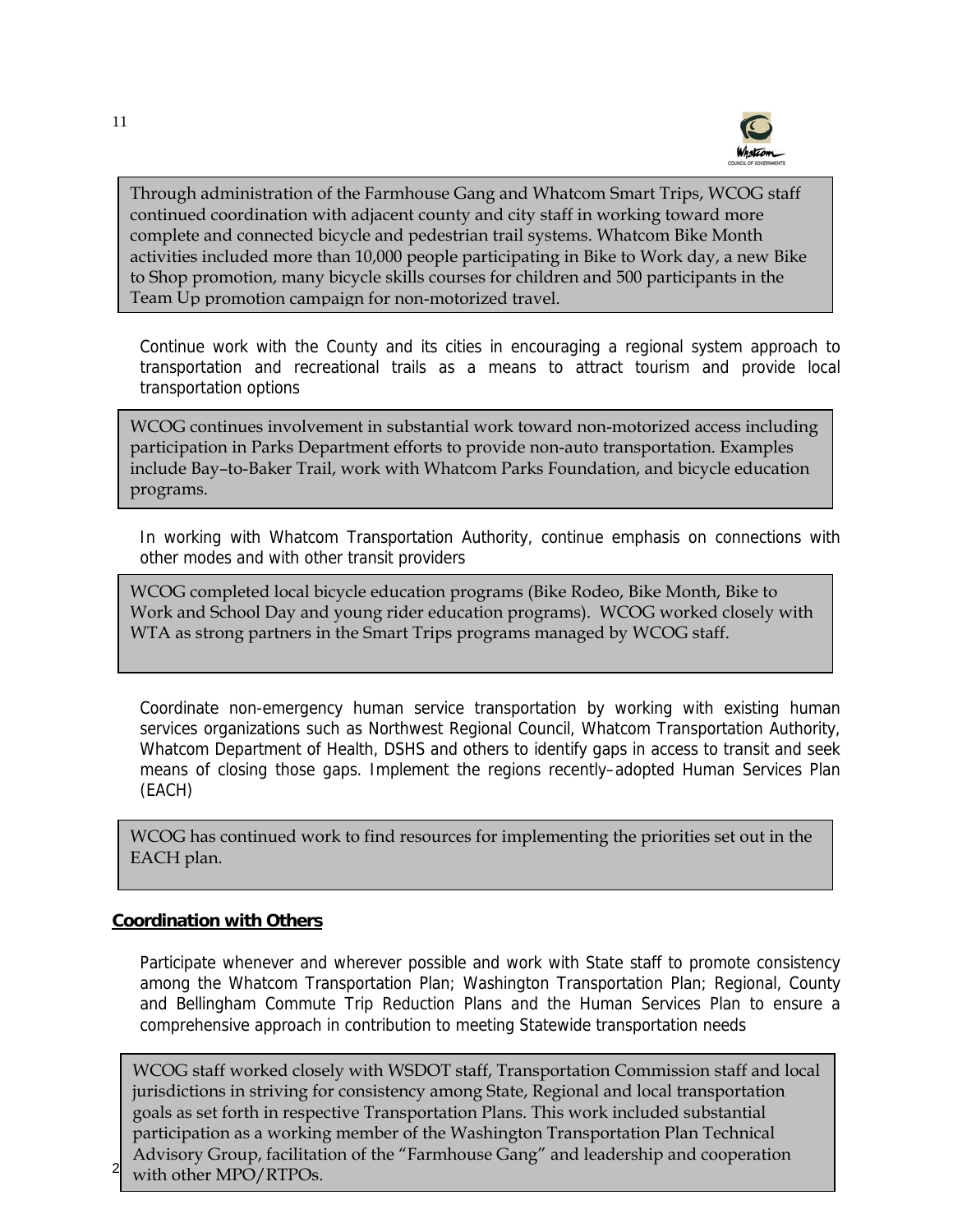

Consult with local officials through the Whatcom MPO/RTPO Transportation Policy Board and Transportation Technical Advisory Committee, as well as through direct contact with elected and appointed officials such as city and County Council members, Planning Directors, Operations Managers, Public Works Directors and their staff of non-MPO cities, and other entities

Many local elected officials are members of the Whatcom Transportation Policy Board (WTPB), including nine State representatives. Meetings of the WTPB offered substantial opportunities for such consultations over the last year. CTAG membership includes Planning Directors to provide technical oversight for the group.

Maintain and enhance communication, cooperation and coordination between WCOG and WSDOT, FTA, FHWA, WTA and other entities as directed by the Whatcom Transportation Policy Board

Relationships between WCOG MPO/RTPO staff and WSDOT regional representatives continued to strengthen over the last year. WCOG continues to work in close cooperation and partnership with WTA over the last 12 months through the Smart Trips program and the transit advisory portion of CTAG. FTA and FHWA relationships and communication continue to be strong.

Work with Whatcom County and Bellingham staff in meeting CTR Efficiency Act planning requirements

WCOG worked over the last year to help ensure Whatcom County and the City of Bellingham CTR Plans and supportive ordinances were completed and adopted.

Continue leading the International Mobility and Trade Corridor project (IMTC)

operation) initiating new projects, continuing others and finishing some. Under WCOG leadership, IMTC operated effectively over the last year (its 14th year of

infrastructure with integrated ITS technologies based on the Whatcom Regional ITS Architecture and priorities identified by IMTC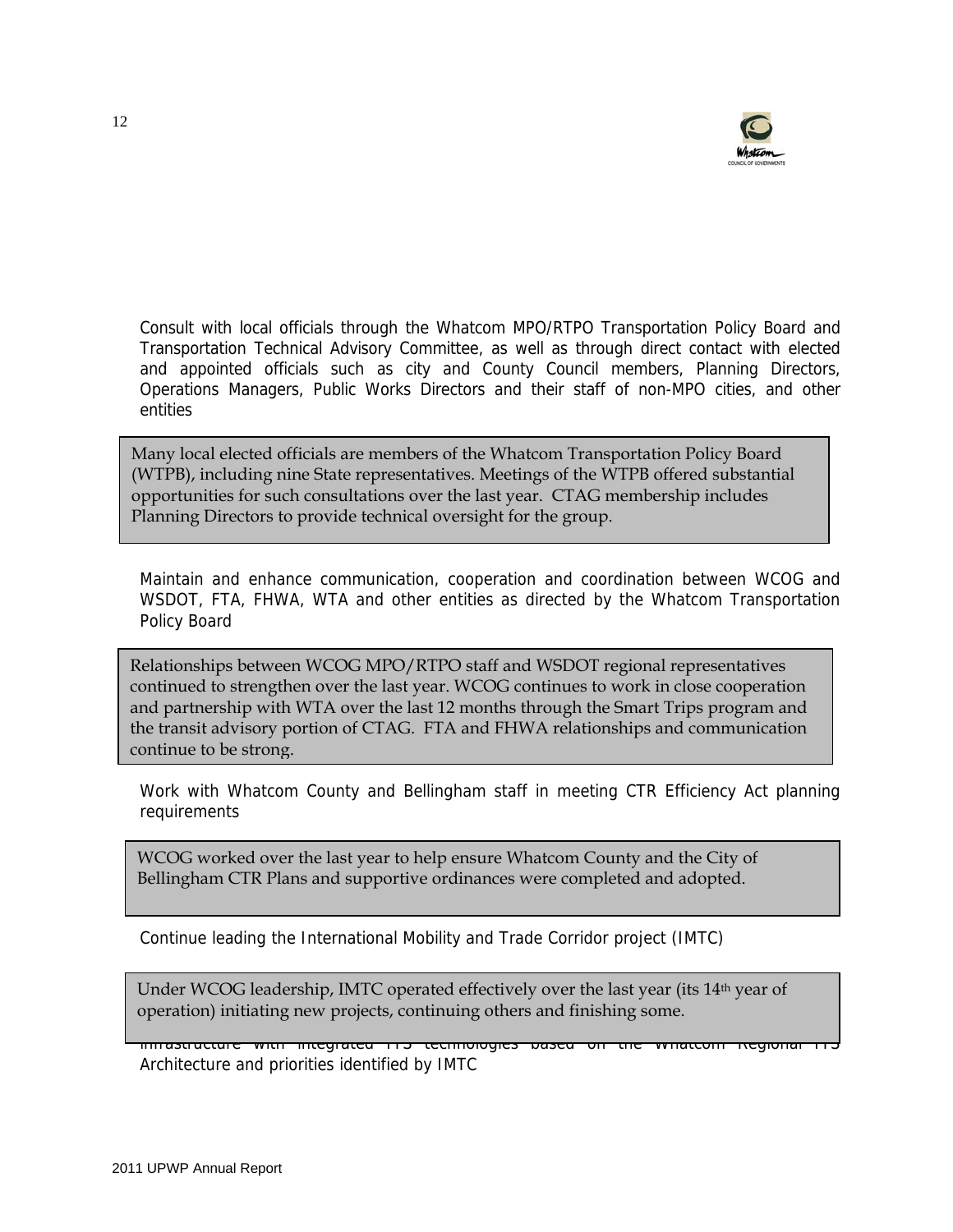

Under WCOG leadership, IMTC members worked effectively with WSDOT and BC Ministry of Transportation staff in implementing and maintaining an effective ATIS system and archiving derived data in the Border Data Warehouse. The Regional ITS Architecture was reviewed, and WCOG staff presented pertinent information at an ITS-Canada conference.

The border system conjoins Washington State and British Columbia through the Cascade Gateway, and is the portal through which substantial trade and tourism enters and departs the U.S. and Washington, so it is critical to continue work intended to ultimately provide efficient access and mobility for people and goods by reducing travel delay while maintaining safety and security

Under WCOG leadership, IMTC identified and conducted important new projects to ensure cross border trade efficiency, including border freight movement studies and surveys and worked with WSDOT Mt Baker Region staff in providing information and data to the WA-BC Executive Council. Specifically, during the last year WCOG staff worked with IMTC partners to accomplish substantial work and produce specific products: A Lynden – Aldergrove Border Assessment An evaluation of the WCOG bi-national travel demand model A successful grant application for a \$245,000 Border Infrastructure Flow Architecture Pilot A border sector profile for Transport Canada A spreadsheet model to examine feasibility of adding a port-of –entry NEXUS lane With WWU's Border Policy Research Institute collected and analyzed FAST data

Initiated cross-border pedestrian facility improvements

Co-hosted a US-Canada rail peer exchange

NEXUS lane feasibility study for City of Sumas

NEXUS program marketing blitz

Track major transportation projects that are being implemented from the region's 2010 and 2011 Transportation Improvement Programs (TIP)

Provide timely assistance to MPO/RTPO members including WSDOT with any updates or WCOG continually tracked major projects including Federal funding and/or part of the regional system.

revisions of functional or other classification of Whatcom County's road system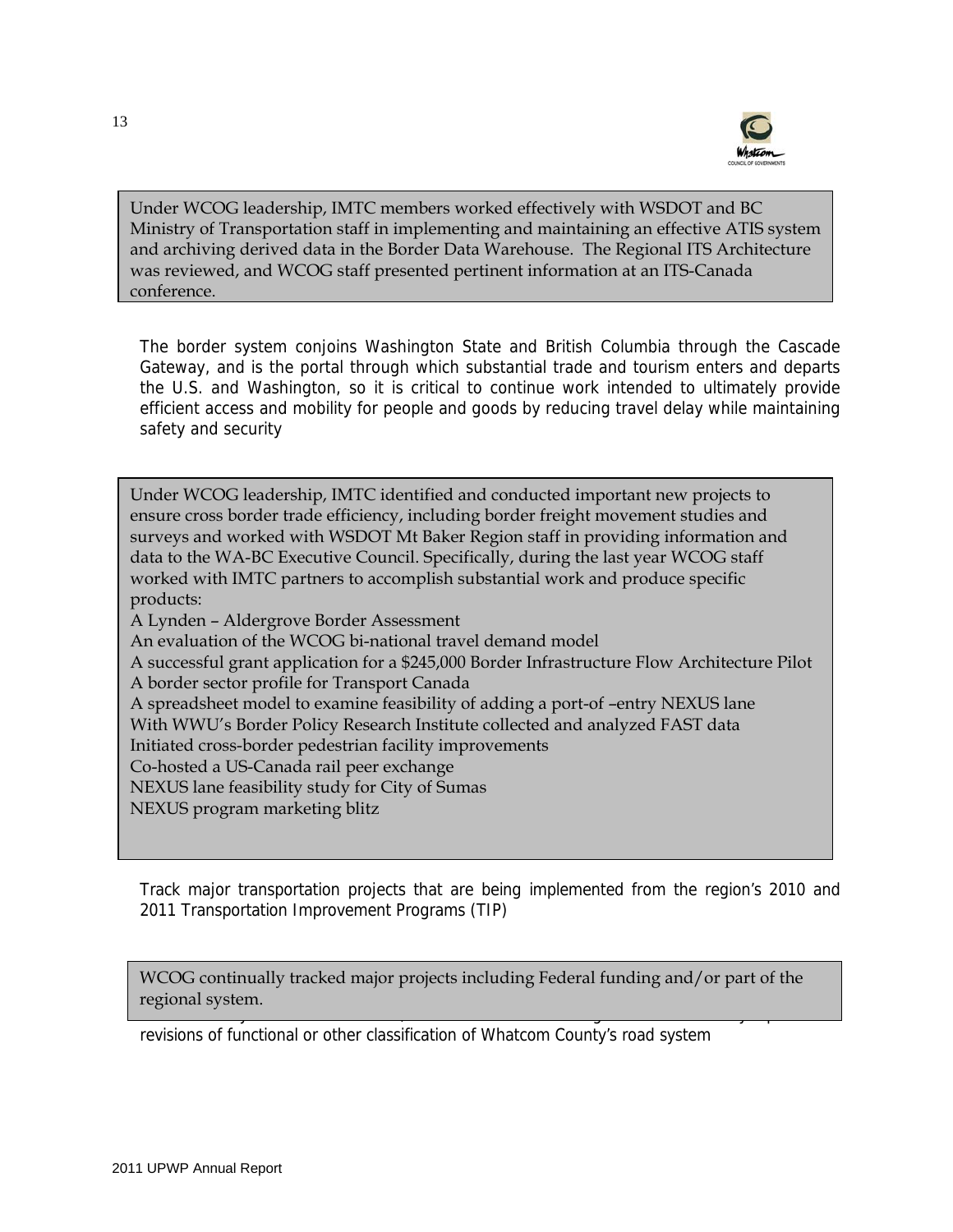

WCOG has assisted and supported Whatcom County, Bellingham, Everson, Blaine, Ferndale, Lynden and Sumas in applying for Federal Highway Functional Classification requests and amendments.

### **Growth Management Act**

Review County and city GMA Comprehensive Plan Transportation Elements for consistency with the Whatcom Transportation Plan (WTP), and biennially review the WTP for currency updating and revising as needed and providing new information to the WSDOT Planning Office

WCOG continued its support for Whatcom County, and its cities in applying for Federal Highway Functional Classification requests and amendments. Due to legislated changes in GMA-imposed Comprehensive plan update rules, the County and cities generally did not complete updates during the last year.

Work with city and County planning staff during Comprehensive Plan updates and revisions to ensure a high level of consistency with the Whatcom Transportation Plan

The WCOG Senior Transportation Planner has worked extensively over the last year with jurisdictional staff in ensuring the Whatcom travel demand model accurately portrays anticipated land use scenarios.

Work with city and County planning staff to ensure consistency between County Wide Planning Policies and the Whatcom Transportation Plan

Due to new 2011 legislation, Comprehensive Plan update deadlines have been pushed back. Whatcom County has begun a discussion on revising County transportation planning goals and policies. The WCOG Community Transportation Advisory Group has been and will continue to be involved in these discussions.

Coordinate level of service methodologies with cities and County

WCOG has worked with the County and its cities in discussing this option. The Complete Streets program is part of that discussion.

Evaluate and discuss how Comprehensive Plan transportation elements consider and support pedestrian and non-motorized transportation, efficient circulation, access, economic

֒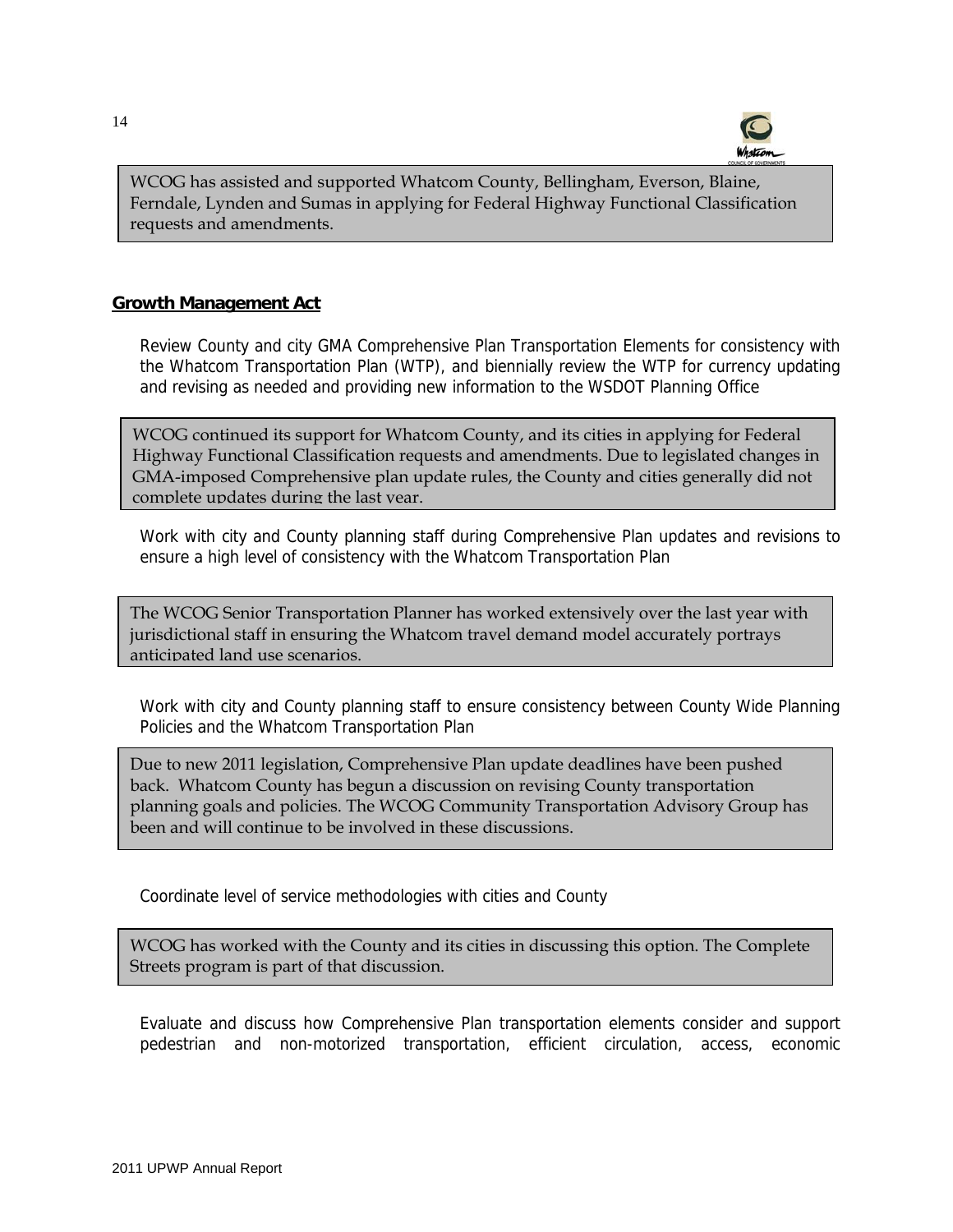

development and jobs, encourage mixed-use development, incorporate demand management and improve intermodal connections

WCOG staff has collaborated with jurisdictions in working toward a more multi-modal system sensitive to economic vitality, and has completed substantial work in the travel demand management arena.

Evaluate and discuss how implementation of local transportation policies might affect regional facilities and how they align with the Whatcom Transportation Plan and other regional growth and transportation strategies

Through discussions and review of STP-R project priority criteria WCOG has re-evaluated the regional system and associated more distinct regional values with local investment decisions. The WCOG Senior Transportation Planner completed revision of the Regionally Significant System.

#### **State Transportation Goals**

1. Economic Vitality to promote and develop transportation systems that stimulate, support, and enhance the movement of people and goods to ensure a prosperous economy.

WCOG has encouraged Whatcom County and its cities to focus on economic impacts and importance of the vitality of local economy as it relates to and is affected by the transportation system, especially with regard to freight movement and access.

2. Preservation to maintain preserve and extend the life and utility of prior investments in transportation systems and services.

WCOG has encouraged Whatcom County and its cities to focus on preservation through discussions at both technical and Policy Board levels. Discussions included the emerging decrease in transportation system funding availability, and meager prospects for increased revenues in the near term.

3. Safety to provide for and improve the safety and security of transportation customers and the transportation system.

 $\frac{1}{4}$  Over the last year, WCOG starf has emphasized safety through Whatcom's Technical  $\frac{1}{4}$ Transportation Advisory Committee and Foncy board.<br>strong safety criteria to any project selection processes. Over the last year, WCOG staff has emphasized safety through Whatcom's Technical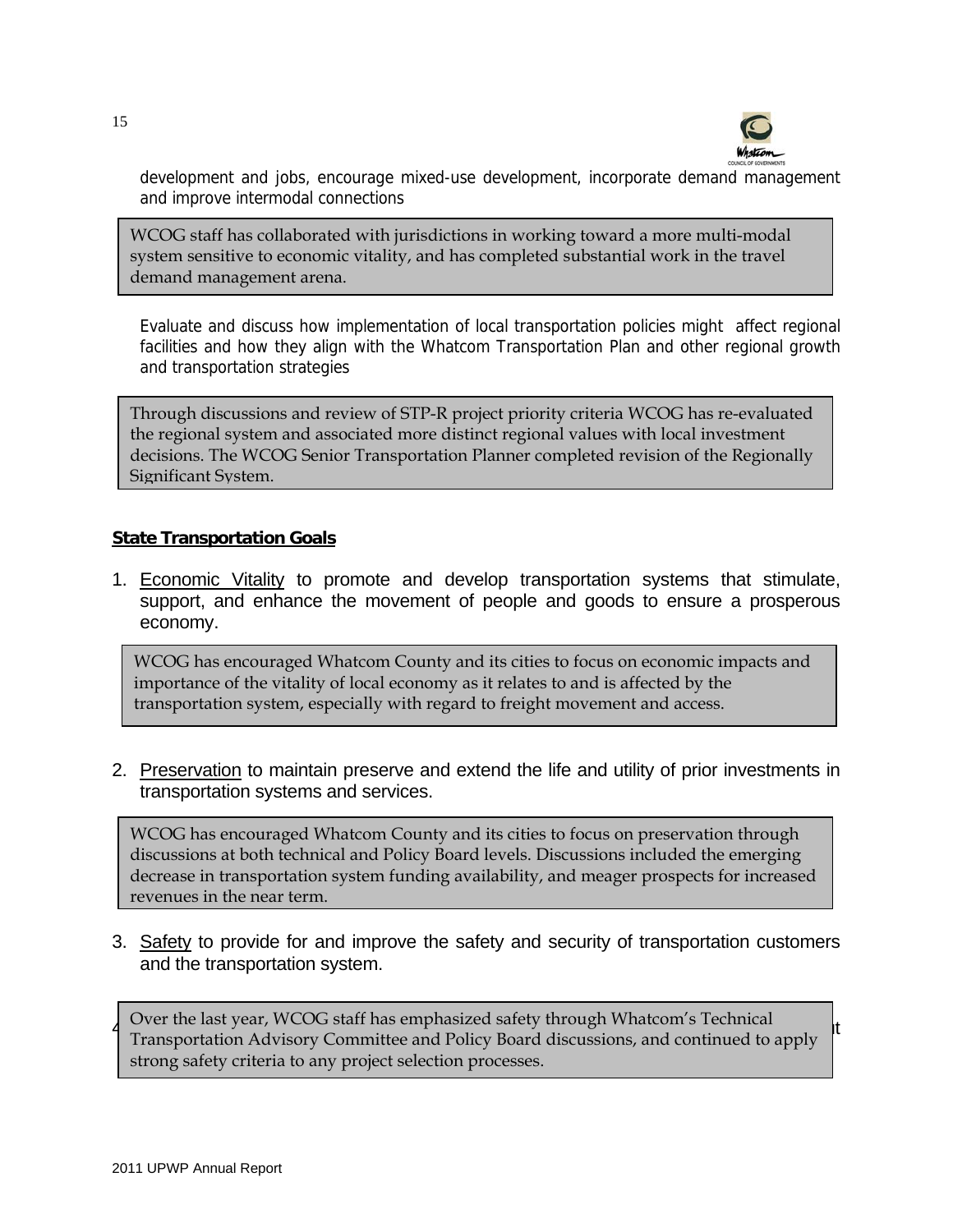

WCOG has taken steps over the last year to revise and identify gaps in the regional transportation system (Regional Significant System). This Policy-Board-designated system includes only routes and facilities of regional significance.

5. Environment to enhance Washington's quality of life through transportation investments that promote energy conservation, enhance healthy communities and protect the environment.

WCOG has, through the Whatcom Smart Trips program, assisted the County and its cities in reducing vehicle miles traveled. Smart Trips teaches people of all ages how to travel without an automobile and how to do it safely, thereby reducing congestion and autobased emissions.

6. Stewardship to continuously improve the quality, effectiveness and efficiency of the transportation system.

By completing calibration and validation of its travel demand model WCOG has provided the tools and opportunity to model fastest and shortest path scenario analyses and identify system choke points. WCOG also improved the utility of the cross-border truck model in cooperation with IMTC.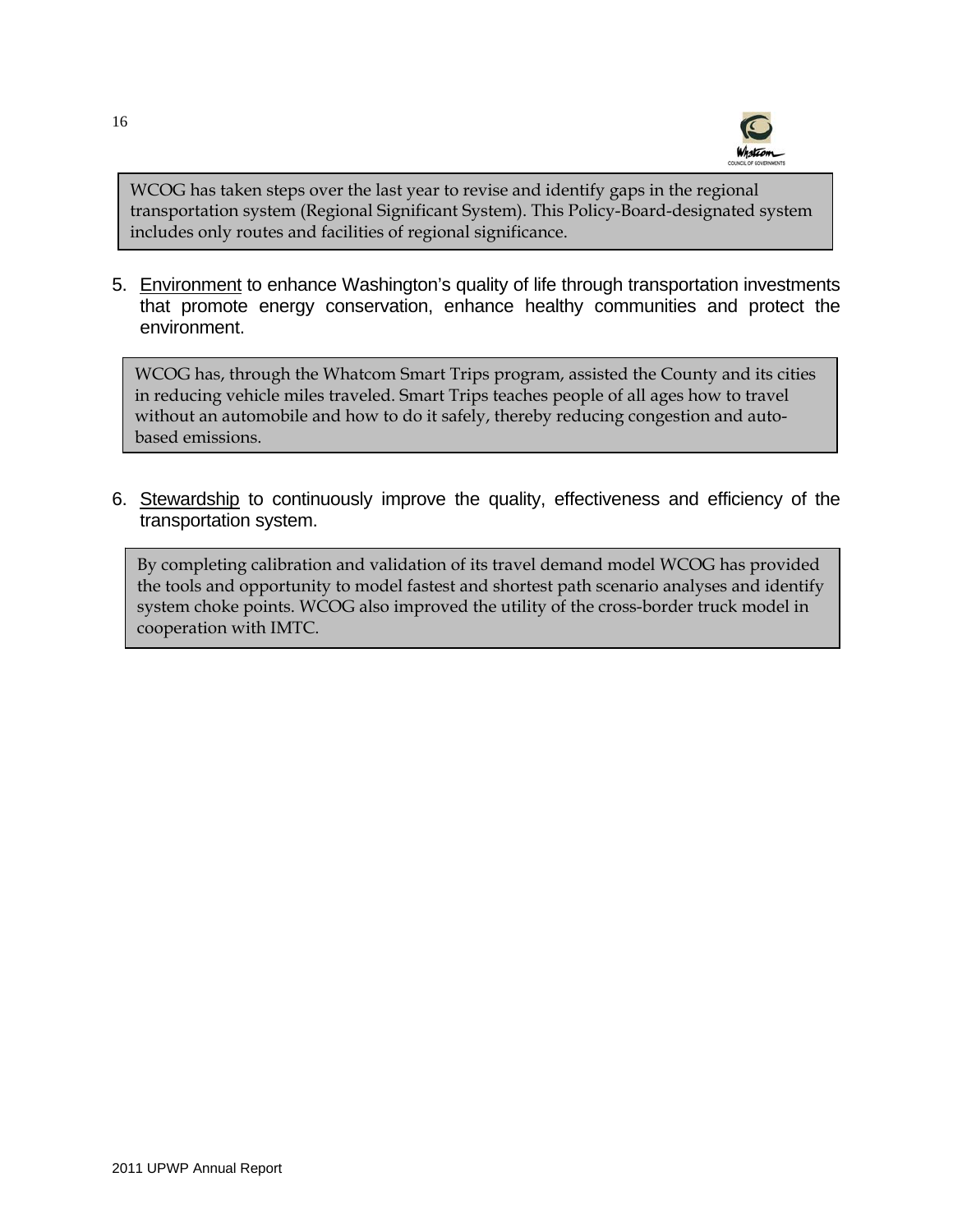

#### **WORK ELEMENTS**

The SFY 2011 WCOG UPWP is divided into six Program Work Elements:

- **I. Management, documentation and communication**
- **II. MPO and RTPO Program Management**
- **III. Transportation Modeling, Data Collection and Technical Support**
- **IV. Multi-Modal and Public Transportation Planning**
- **V. Other**
- **VI. Unfunded Work**

Each work element is addressed separately in this annual report. The description of specific work accomplished during the year is preceded by a statement of purpose for each element, and followed by a list of work products resulting from the year's accomplishments.

#### **Element I. Management, Documentation, Communication and Administration**

Management, Documentation and Communication, includes the record keeping, training, and the business of WCOG for activities relating to transportation planning.

For SFY 2011 WCOG staff provided administrative support to manage and coordinate the SFY 2011 Unified Planning Work Program. Associated administrative actions included creation of public participation opportunities, budget review, office administration, grant administration, dissemination of records and documents to the public and to member and non-member jurisdictions and satisfactory completion of State and federal audit processes. Appropriate federal and state financial records were kept, organized and externally audited. All the above were accomplished within the guidelines and requirements of FHWA Title VI.

WCOG staff coordinated, facilitated, attended and summarized monthly, quarterly and annual meetings of the WCOG Executive Board, Whatcom Transportation Policy Board, the WCOG Full Council, the Community Transportation Advisory Group, the "Farmhouse Gang" and the Transportation Technical Advisory Committee (TTAC); and since January 2011, the Deputy Director chaired WSDOT/MPO/RTPO Coordinating Committee meetings. The Director chaired the West Coast Corridor Coalition.

WCOG staff members also participated in transportation-related meetings and events hosted by other agencies and organizations including various divisions of WSDOT, WTA, multi-county,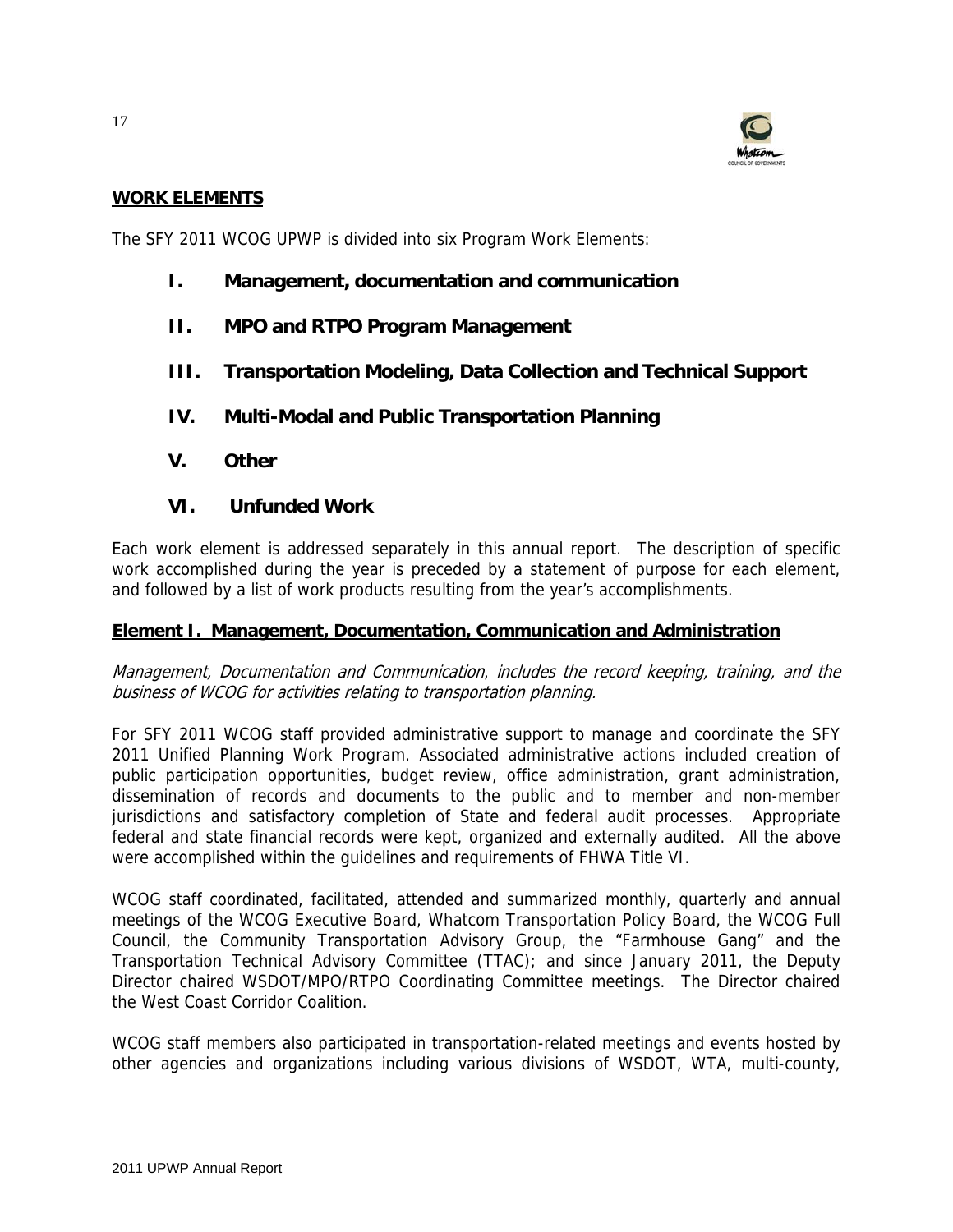

multi-state, and international groups focused on transportation as well as the Bellingham-Whatcom Chamber of Commerce, Northwest Economic Council and attended multiple state and federal legislative briefings and other activities.

WCOG continued in a leadership role administering the International Mobility and Trade Corridor (IMTC) project to facilitate cooperation and joint planning among U.S. and Canadian border related transportation interests. The Project Manager led and the Deputy Director attended monthly meetings of IMTC. Several IMTC projects were completed, others begun, and others formulated.

The WCOG Smart Trips program was administered by dedicated WCOG staff. Meetings were held with Commute Trip Reduction employers and Employee Transportation Coordinators (ETC) staff and the overall program was managed according to pertinent regulations.

The Director prepared agendas and led quarterly Policy Board meetings. the Office Manager and Clerk of the Board prepared monthly and quarterly Executive Board and Whatcom Transportation Policy Board agendas and meeting summaries, as well as two annual Full Council meetings, and attended Human Resources training. The Senior Transportation Planner attended transportation planning and modeling workshops, and assisted with TTAC meetings. The Finance Manager completed CGFM classes. The Deputy Director chaired the Transportation Research Board's International Trade and Transportation Committee until April 2011.

#### **Management, Documentation, Communication and Administration Work Products:**

Annual budget and necessary amendments Grant management and reporting Payroll and associated documentation Appropriate files and records accurately portraying staff work on transportation activities for the current year Appropriate files and records relating to sub-contractors and others providing professional services for WCOG sponsored or managed projects Communication with the public, elected officials, and staff of other organizations Staff reports, agendas and summaries of regular and special meetings Properly conducted staff, board, and technical meetings Annual Indirect Cost Plan Staff trained and well-qualified in current technical and funding issues

# **Element II. MPO and RTPO Program Management**

Meet state and federal requirements for maintenance and completion of regionally coordinated MPO and RTPO tasks and planning. Act as coordinating body linking the transportation interests and preferences of jurisdictions within the region with the requirements of the FTA, FHWA, WSDOT and others.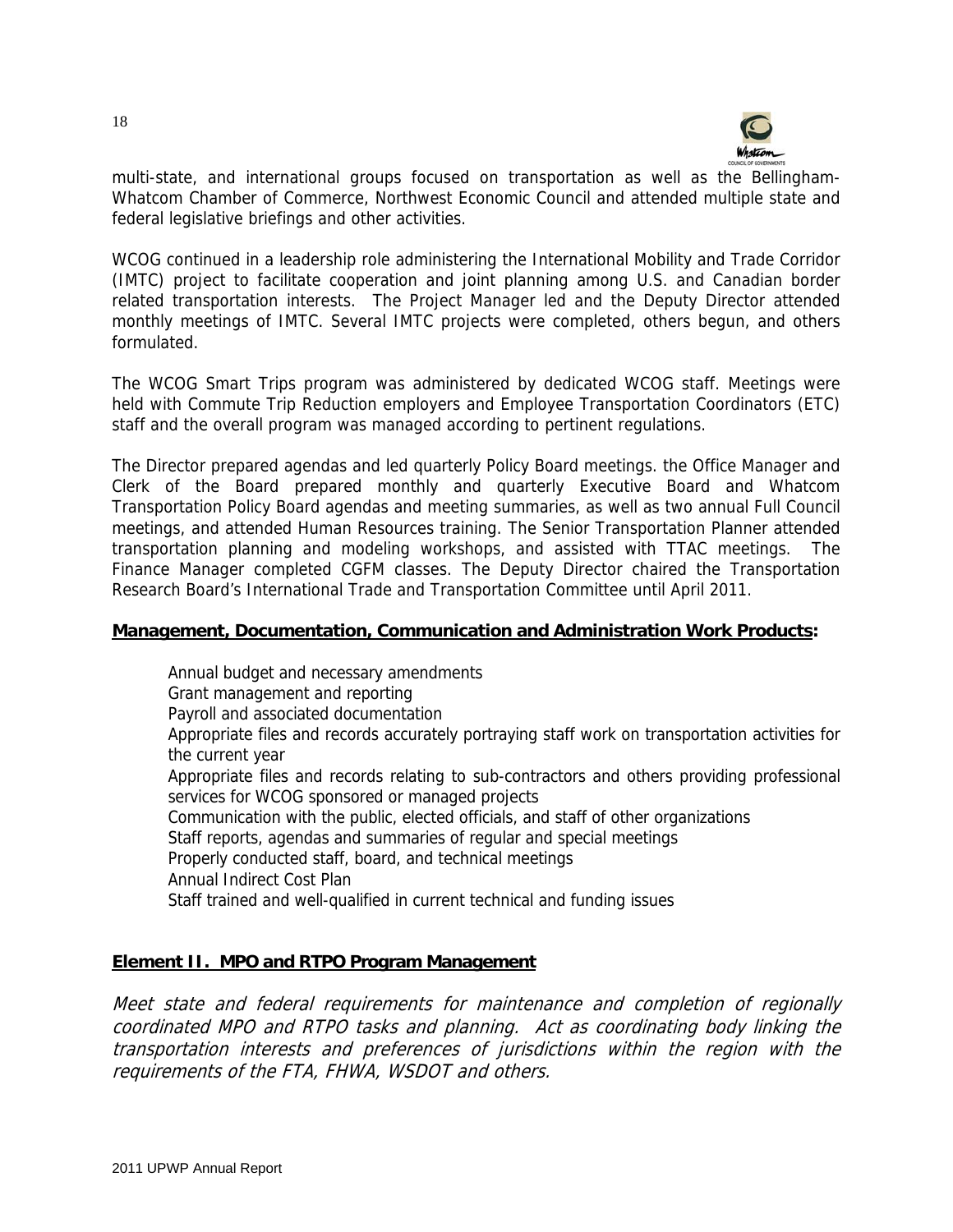

WCOG staff worked with local jurisdictions to complete FY 2011-2016 Transportation Improvement Programs (TIPs) in the WSDOT-prescribed format, combined the County and City TIPs into the WCOG Metropolitan and Regional TIP and submitted it to WSDOT for inclusion in the Statewide Transportation Improvement Program (STIP). WCOG staff participated actively in the Advisory Group established by the Washington State Transportation Commission to draft the Washington Transportation Plan.

WCOG convened monthly Transportation Technical Advisory Committee (TTAC) meetings with activities including TTAC recommendations to the Whatcom Transportation Policy Board regarding regional priorities. Additionally WCOG continued to provide staff support and leadership for the MPO/RTPO Community Transportation Advisory Group (CTAG) providing community input and perspective to both the TTAC and the Whatcom Transportation Policy Board, and working on ways to improve the region's transportation system for the future.

WCOG staff led and facilitated decision-making processes of the Whatcom Transportation Policy Board including emerging transportation and related funding issues such ARRA and TIGER programs.

WCOG combined jurisdictional (including WSDOT) 2010 – 2015 Transportation Improvement Programs into the Metropolitan and Regional TIP (WCOG TIP), reviewed the WCOG TIP with the Whatcom Transportation Technical Advisory Committee and conducted a public hearing at which the WCOG TIP was approved by the Whatcom Transportation Policy Board, and subsequently forwarded to WSDOT for inclusion in the Statewide Transportation Improvement Program (STIP).

WCOG staff provided mapping and transportation modeling services including travel demand forecasting to State and local organizations, officials and individuals. More specifically WCOG provided Whatcom County, the City of Bellingham and WSDOT with modeling products and services needed for specific project analyses by staff and consultants of those agencies. The SFY 2012 UPWP was completed and adopted by the Whatcom Transportation Policy Board. Additionally, WCOG completed, adopted and processed amendments to the 2011 Regional and Metropolitan Transportation Improvement Program through TTAC, and through public hearings held by the Whatcom Transportation Policy Board. TIP amendment requests were coordinated with local, state and federal agencies to amend Metropolitan and Regional TIPs and the UPWP as needed. Such requests were advertised, processed, approved and submitted according to state guidelines. Additionally, WCOG completed work necessary to begin the transition to a more current travel demand model base year (2010). Preliminary work was completed in anticipation of updating the Whatcom Metropolitan and Regional Plan (the Whatcom Transportation Plan).

WCOG is a U.S. Census affiliate, and accordingly tracked progress and process concerning availability of Census 2010 data sets. Staff also responded to requests for census data; to the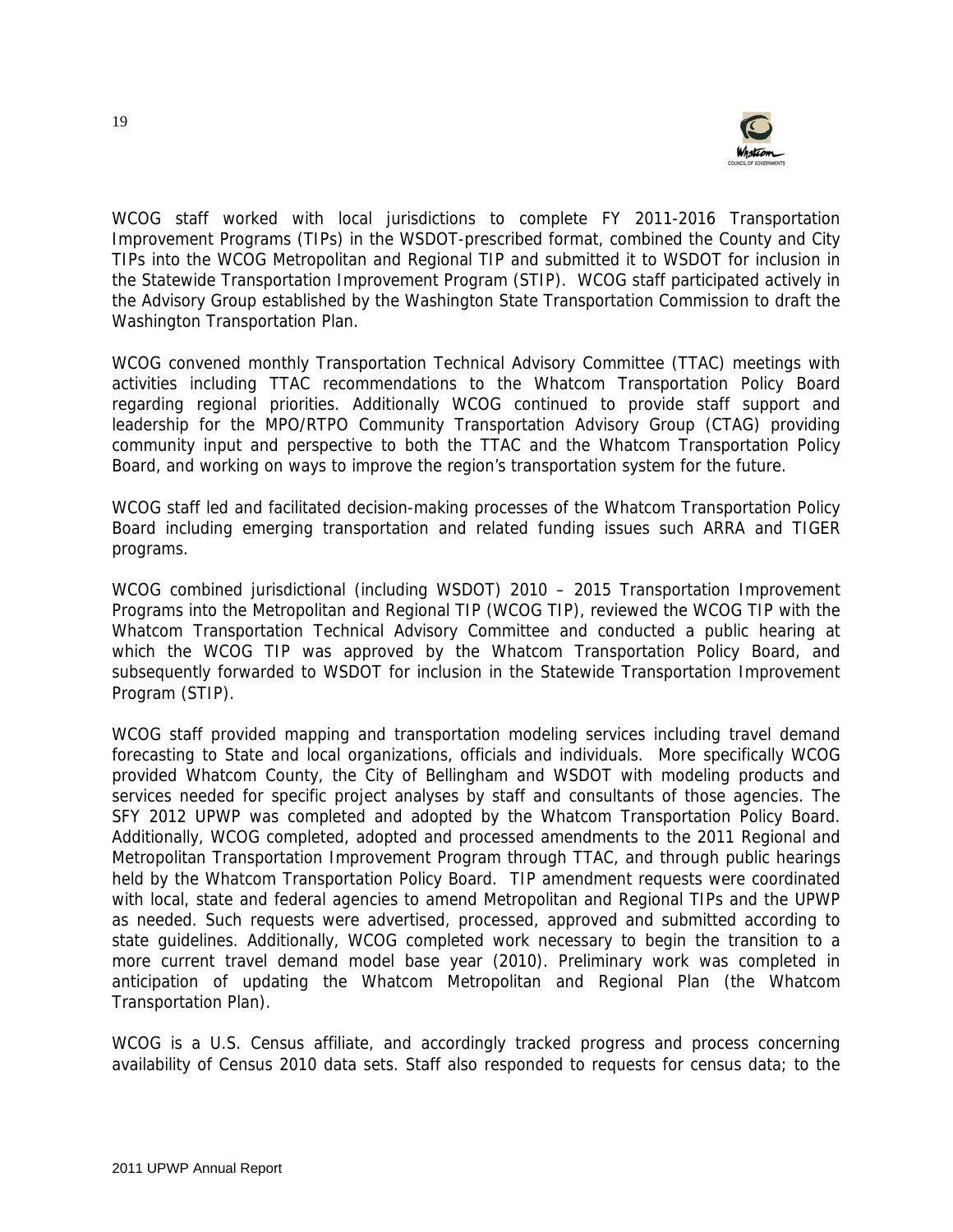

extent available; including mapping, demographics and census-based land use projections throughout the year.

International Mobility and Trade Corridor (IMTC) project activities continued throughout the year with monthly steering committee, and quarterly core group meetings. WCOG staff led the IMTC organization through identification of border infrastructure needs and coordinated cooperative, international partnerships and project teams to meet those needs. WCOG staff also managed and participated in several border-related projects including a commercial vehicle survey to evaluate possible modifications to the Free And Secure Trade program (FAST Optimization), and developed supporting information for the BC-WA Executive Committee. A final report was prepared for the Lynden–Aldergrove study, work was completed on improving the cross-border commercial vehicle model, Phase II of the Cross-Border Circulation Plan was strategized, a NEXUS marketing effort was planned for early FY 2012 and several IMTC objectives were embraced by the BC-WA Task Force Executive Committee.

The WCOG web site was kept current with reports, summaries, and agendas of WCOG activities.

As Chairman of the MPO/RTPO/WSDOT Coordinating Committee, the Deputy Director worked with members of the committee in ensuring MPO and RTPO perspectives were clearly understood by State Legislators and their staff, and in cooperation with WSDOT organized and conducted Coordinating Committee meetings.

The WCOG Senior Transportation Planner worked persistently with jurisdictional planners and engineers as well as Caliper Corp. staff, in successfully refining the TransCAD-based travel demand model for forecasting transportation demand in the Whatcom/BC region.

WCOG staff also worked to identify freight mobility shortcomings in infrastructure and policies. By identifying needed mobility projects, new initiatives such as feasibility studies for modal shifts and other freight mobility alternatives and future projects. Finally, WCOG has coordinated closely with WSDOT by providing data, information and participation in transportation process planning such as for I-5 and SR 539. WCOG has also continued to support multiple RTPO and MPO efforts aimed at an improved transportation system, including continued operation of the West Coast Corridor Coalition (WCCC). The WCOG Executive Director acted as Chairman of WCCC during the last SFY.

WCOG continued to lead and facilitate the multi-county forum known as the "Farm House Gang," a five-county, grant-funded, effort to better coordinate transportation choices by encouraging implementation of alternatives to the single occupant vehicle. WCOG also continued meeting Commute Trip Reduction responsibilities as well as continuing and expanding the Whatcom Smart Trips program. This is an on-going incentive program to encourage walking, bicycling and transit use.

#### **MPO and RTPO Program Management Work Products:**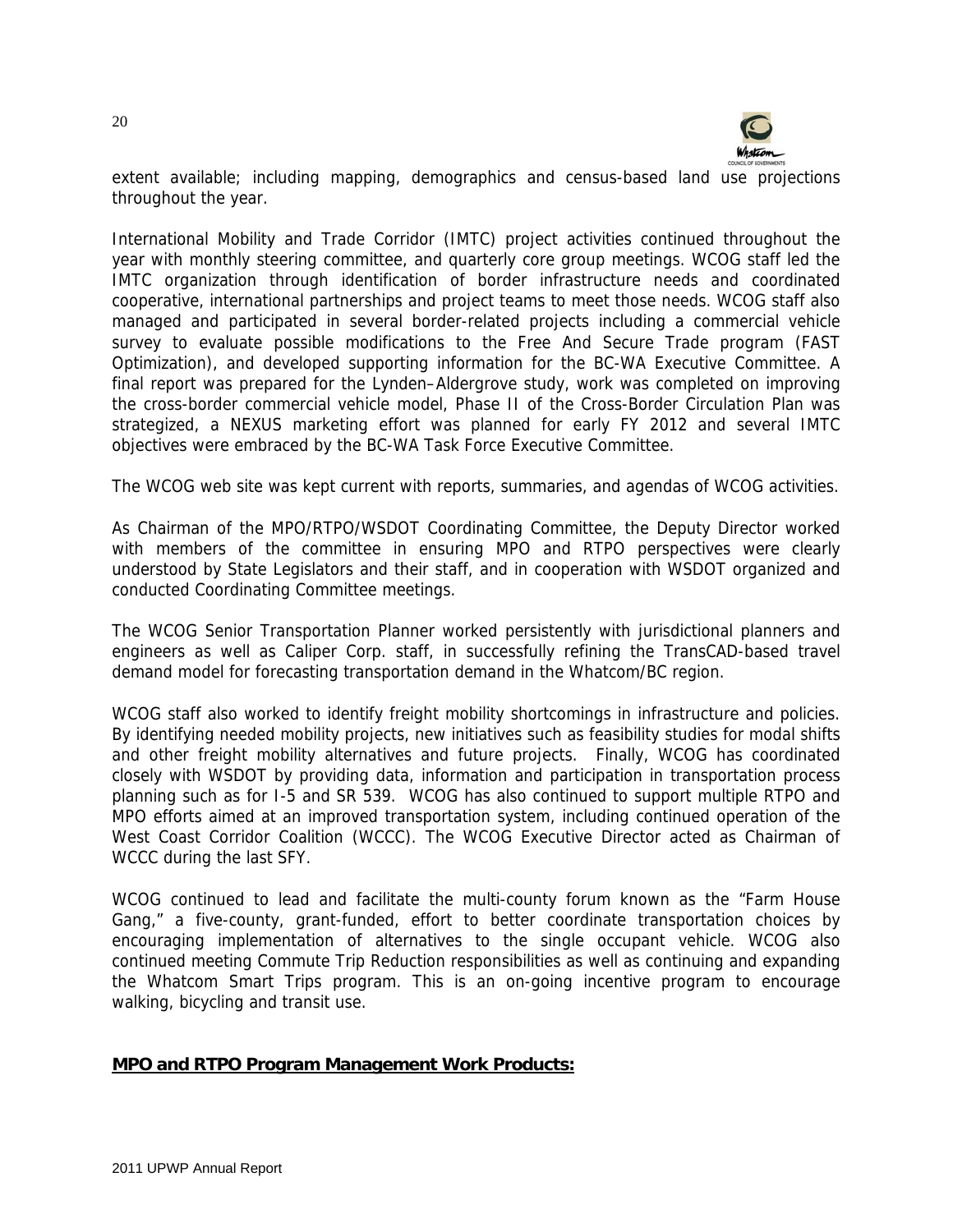

Well-managed TTAC, Transportation Policy Board activities, and decision-making processes, open to, and encouraging public participation Forums for discussion of regional transportation issues among local/regional jurisdictions and for increasing cooperation, through IMTC, among adjacent jurisdictions including adjoining counties, and British Columbia, Canada Appropriate, effective and well-organized public meetings Regionally approved WCOG TIP Progress toward updating the Whatcom Transportation Plan Regional Transportation Strategies Efficient use of RTPO and MPO funding Completed data sets and research related to freight mobility An active community advisory group (CTAG) focused on improving the system over time An organized West Coast Corridor Coalition Inter-county transit services enabled through Farmhouse Gang activities Improved performance and accuracy of the transportation demand model On-going Smart Trips incentive-based transportation demand management and commute trip reduction program.

# **Element III. Transportation Modeling/Data Collection/Technical Assistance**

The objective of this element is to continually improve modeling capabilities, and gather and provide accurate and current transportation data to member jurisdictions, WSDOT, the public, and other interested parties;, and, provide technical planning assistance to entities in the region desiring such assistance.

During the preceding SFY, the Whatcom Regional Transportation Demand Model has been improved through iterative and cooperative evaluation by WCOG staff, local jurisdictions and the software vendor, Caliper Corp. The cross border and truck models were also markedly improved. The model has been updated and extensively improved this year as a much more effective tool for use by member jurisdictions and WCOG for updating the Whatcom Transportation Plan, and local Comprehensive Plans.

Data gathering methods were developed and used, and existing datasets obtained, to acquire and disseminate transportation-related data such as U.S. Census CTPP information and jurisdictional traffic counts. Additionally a process was completed in cooperation with Census 2010 staff to delineate Traffic Analysis Districts to align with Census data as a new analytical tool. In relation to IMTC border activities, a new commercial border crossing data collection project was designed, implemented and completed.

WCOG provided technical support for and coordinated with member jurisdictions on local and regional transportation issues including substantial assistance with meeting WSDOT and FHWA Transportation Improvement Program (TIP) requirements. Extensive coordination with local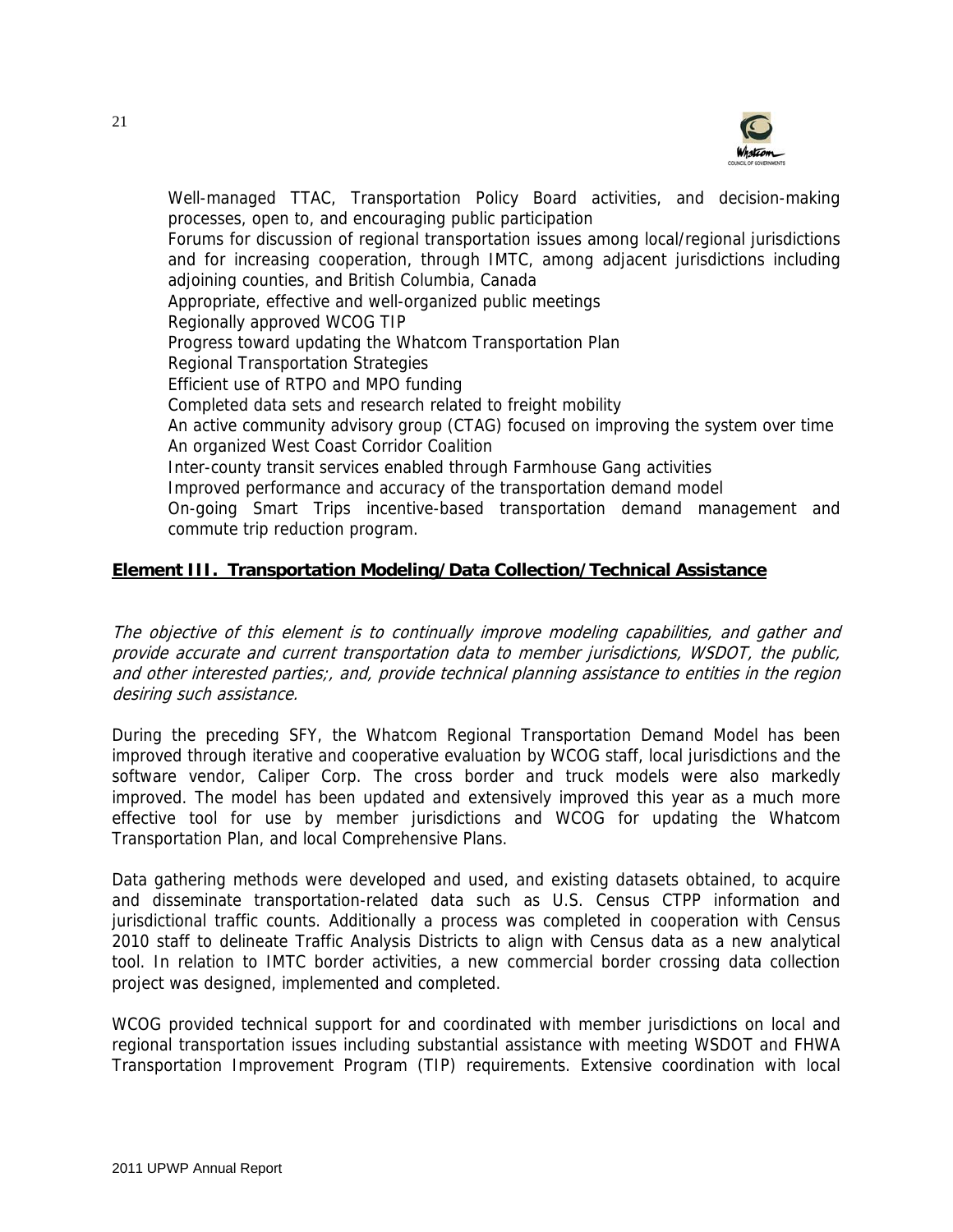

jurisdictions was completed to afford better travel demand modeling services to the regions transportation interests.

# **Transportation Modeling/Data Collection/Technical Assistance Products:**

Forums for reaching consensus on data-related regional transportation issues among local jurisdictions.

Ability to produce higher quality transportation demand forecasts as requested by members and others.

Conduct of Transportation Technical Advisory Committee meetings

Properly prepared Metropolitan/Regional Transportation Improvement Programs (TIP) Regional Transportation Strategies and priorities

Assembled traffic count data set for future use in updating traffic count manual

Written and direct communications with member jurisdictions regarding technical aspects of state and federal transportation policies and funding

High-quality and timely modeling services provided to local and State entities Preliminary work toward updating the WCOG Regional ITS Architecture.

# **Element IV. Multi-Modal and Public Transportation Planning**

Integration of public transportation considerations into the Regional Transportation Plan and, to the extent possible, in jurisdictions' land use plans. Cooperate with local public transportation providers in long and short range planning efforts and in implementation of ADA and Title VI requirements.

WCOG staff provided leadership and facilitation for a five county forum (Farm House Gang) focused on transportation alternatives including transit, rail, passenger-only ferry and nonmotorized modes. This effort resulted in continuation of inter-county transit between Whatcom and Snohomish Counties, as well as studies of rail issues and opportunities.

WCOG was identified by the State Legislature as the recipient of funds intended to produce North Sound Rail studies to examine issues and opportunities for passenger, freight and Diesel Motive Unit (DMU) rail services from Everett, WA to Vancouver, BC. These studies were contracted with Cascadia Center, and completed.

The Executive Director, Deputy Director, IMTC Project Manager, and other staff members attended and participated as speakers in multiple national and regional transportation conferences this year including those sponsored by TRB, ITE, FHWA, WSDOT, the BC Province, Transport Canada and other national, State, regional, and local entities. They also continued to work with Skagit-Island RTPO as well as British Columbia, Canada in coordinating cross-border movement and opportunities to promote transit connections among adjacent counties and lower-mainland British Columbia.

22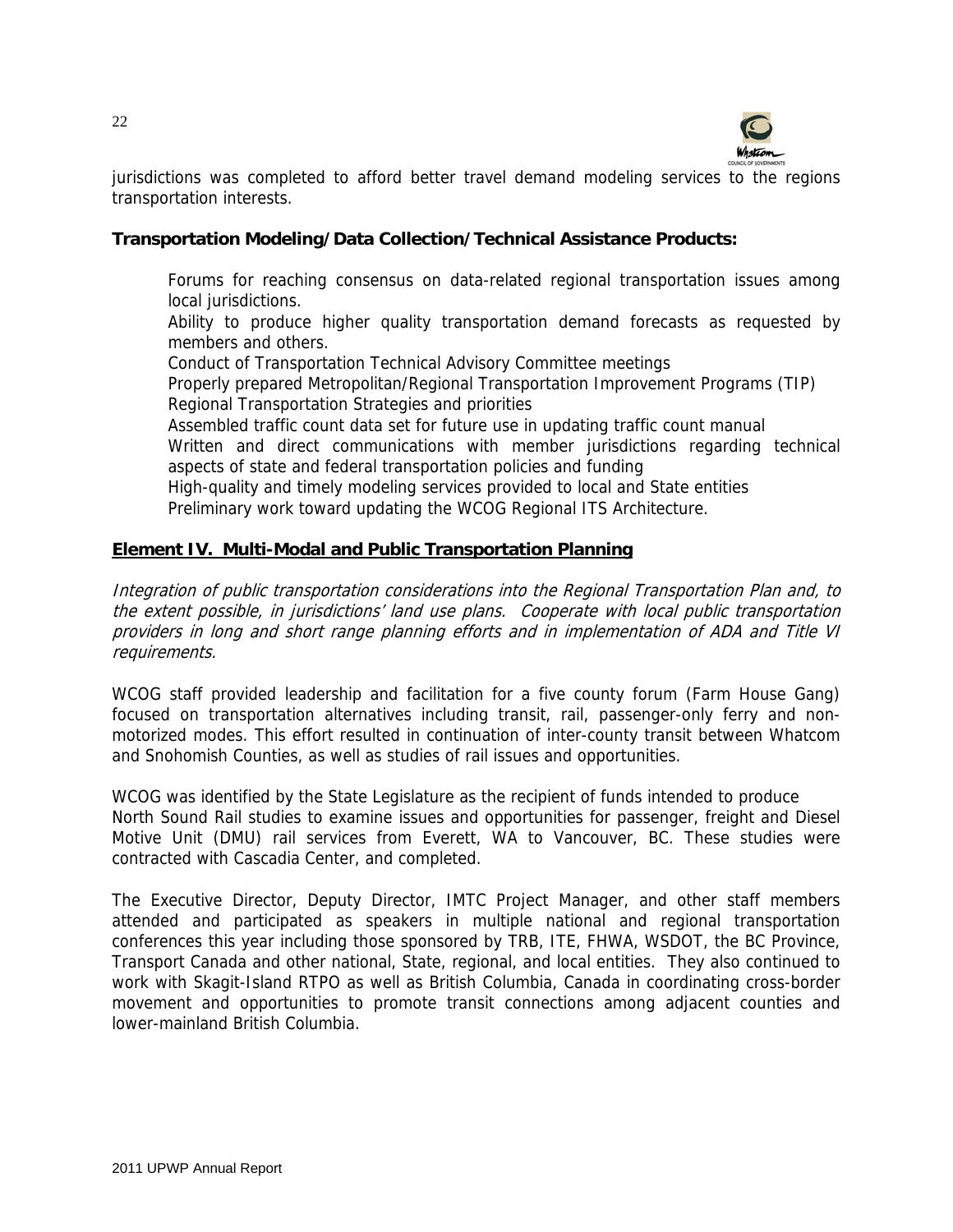

WCOG staff continued working closely with WTA staff to develop and promote the Smart Trips Program and other aspects of commute trip reduction and transportation demand management in the interest of reduced congestion and pollution, and increased transit use.

WCOG staff worked with an ad hoc advisory committee to update the WCOG Human Services Plan (Whatcom Employment Access and Coordinated Human-services Transportation plan [EACH]).

Staff worked with Whatcom County and City of Bellingham staff in complying with the requirements of the Washington State CTR Efficiency Act.

# **Multi-Modal and Public Transportation Planning Products:**

Forums for discussion and recommendations on regional transportation issues, including provision of transit services.

Regional public transportation priorities and strategies

Completed data sets and research related to public transportation and other transportation alternatives

A transportation demand model

Continued implementation of an evolving plan to provide cross-border transit and related connections

A current "EACH" Human Services plan with associated prioritized project list.

# **Element V. Other**

Other areas of MPO/RTPO activity reflect a regional demand based not on regulatory requirements, but more on regional needs and opportunities for greater co-operation and potential partnerships for a higher level of transportation efficiency. Planning support is frequently needed in these areas and is supported by MPO and RTPO planning requirements.

Through the International Mobility and Trade Corridor (IMTC) border stakeholder group, WCOG has identified and sought funding for U.S.-Canada border related projects aimed at improving freight and auto flow efficiency and preserving economic trade stability. These projects are held by border stakeholders to be important medium- and long-term solutions contributing to a more efficient overall border transportation dynamic.

Projects funded and underway in the Whatcom/Cascadia border region completed during the last year included improving the Border Advance Traveler Information Systems (ATIS) and related Data Management System, plans for marketing of NEXUS pre-approval programs, rail studies identifying issues and opportunities fro North Sound rail travel, and a program to generate data concerning the Customs and Border Protection (CBP) Free and Secure Trade (FAST) program.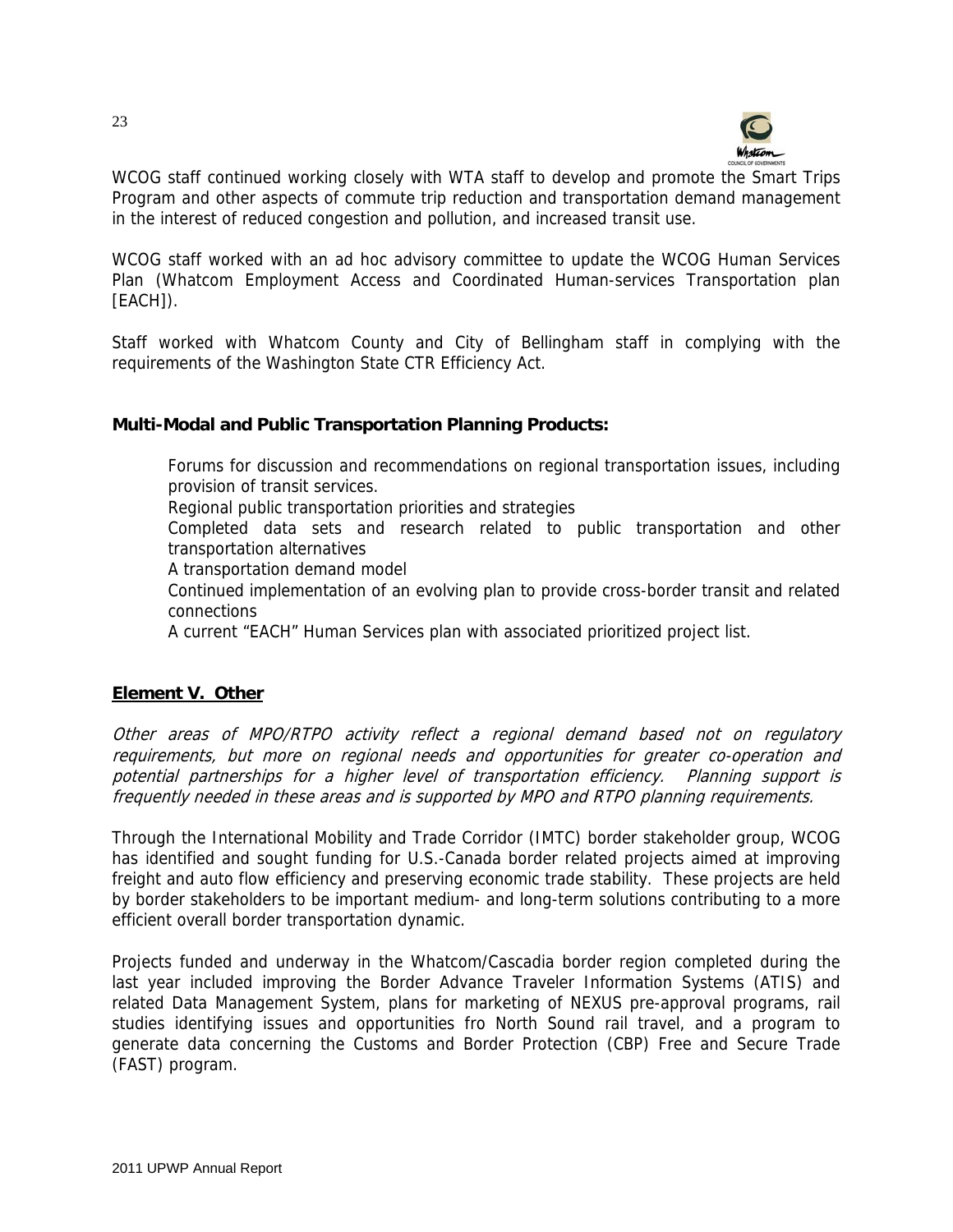

The West Coast Corridor Coalition (WCCC) met multiple times during the year and refine goals and objectives under the leadership of WCOG's Executive Director as Chairman. The WCCC hopes to coordinate standards and work to solve other north/south I-5 corridor transportation issues collectively.

Using funding obtained from local and State sources, WCOG has instituted and continued to operate over the last year, a TDM program aimed at reducing reliance on autos. The program is entitled Smart Trips, is internet web-based, and employs a variety of incentives to encourage travel by foot, bicycle and public transportation. Whatcom Smart Trips has become a popular and successful program offering benefits to all transportation system users. Its membership now numbers in excess of 12,000 people (6% of current Whatcom County population).

#### **"Other" Products:**

Transportation planning support for regional projects An organized process for promoting integration of ITS technologies and methodologies into existing and future regional transportation planning Transportation alternatives and information for tourists and commuters

A properly funded, organized and staffed cross-border stakeholder coalition for border mobility improvements and data

Better informed travelers, enhanced safety and reduced congestion in border communities Integration of ITS technologies to enhance speed and efficiency for the flows of commercial vehicles crossing the Whatcom region's border with British Columbia, Canada

The West Coast Corridor Coalition

An effective TDM program

# **Element VI. Unfunded**

*Accomplish additional work identified as significant and appropriate for the Whatcom MPO/RTPO by the Whatcom Transportation Policy Board, as well as local, state or federal agencies; and seek funding for completion of these tasks from appropriate sources. These responsibilities fall within or parallel to other elements but remain unfunded.* 

Little work has been accomplished in evaluating the economic impacts on this region created by policy decisions on both sides of the border. WCOG continues to seek ways to fund development of an econometric model for this purpose. Multiple webinars were attended by WCOG staff.

WCOG remains willing to expand the Smart Trips program, including its direct marketing approach to the remainder of the City of Bellingham, and to other areas of the State. Work in that direction remains unfunded.